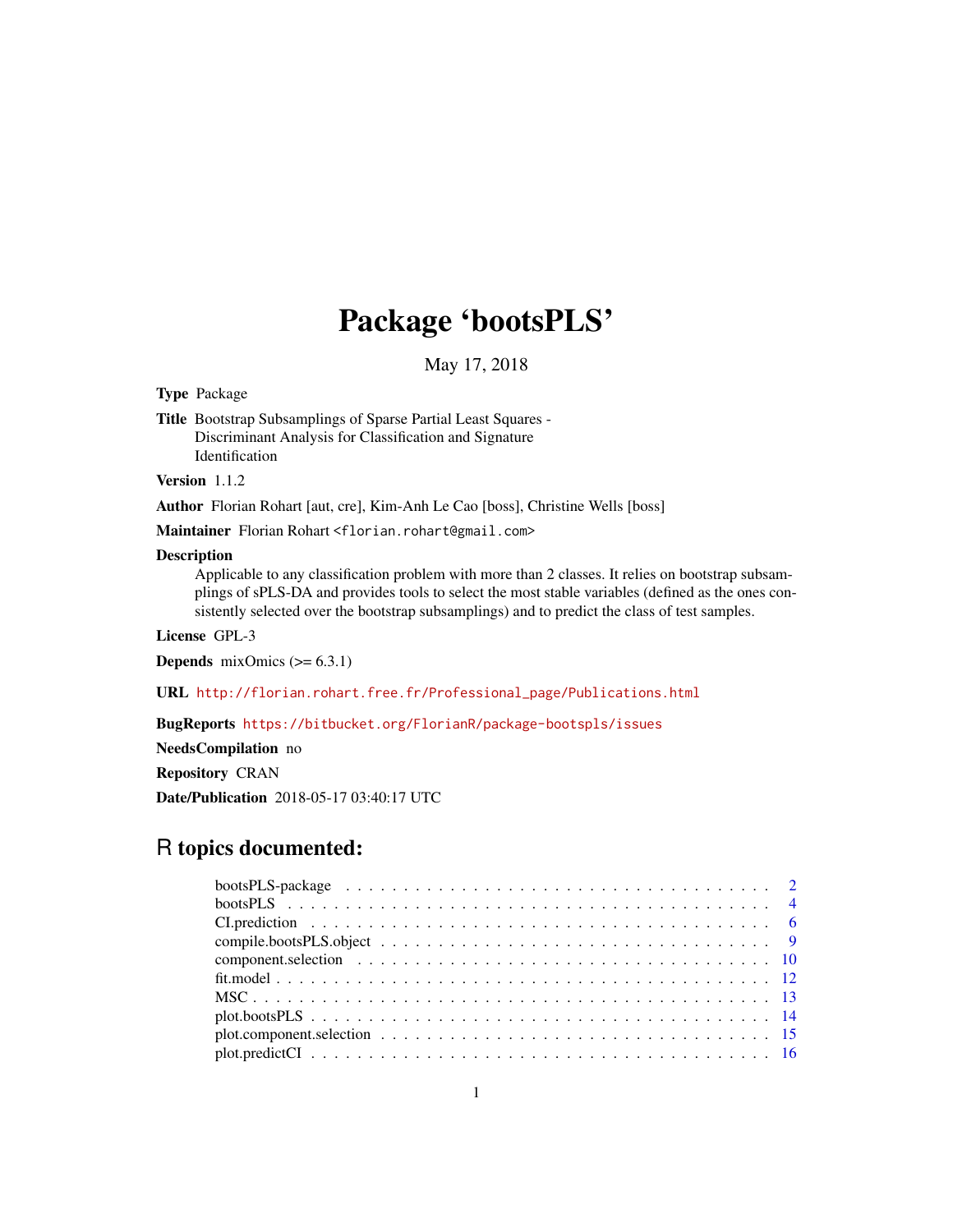<span id="page-1-0"></span>

| Index |  |  |  |  |  |  |  |  |  |  |  |  |  |  |  |
|-------|--|--|--|--|--|--|--|--|--|--|--|--|--|--|--|
|       |  |  |  |  |  |  |  |  |  |  |  |  |  |  |  |
|       |  |  |  |  |  |  |  |  |  |  |  |  |  |  |  |
|       |  |  |  |  |  |  |  |  |  |  |  |  |  |  |  |

| bootsPLS-package | Bootstrap Subsamplings of Sparse Partial Least Squares - Discrimi- |
|------------------|--------------------------------------------------------------------|
|                  | nant Analysis for Classification and Signature Identification      |

# Description

Applicable to any classification problem with more than 2 classes. It relies on bootstrap subsamplings of sPLS-DA and provides tools to select the most stable variables (defined as the ones consistently selected over the bootstrap subsamplings) and to predict the class of test samples.

#### Details

The DESCRIPTION file:

Index of help topics:

| CI.prediction           | Compute Confidence Intervals (CI) for test     |
|-------------------------|------------------------------------------------|
|                         | samples                                        |
| MSC.                    | Mesenchymal Stem Cells data                    |
| bootsPLS                | Performs replications of sPLSDA on random      |
|                         | subsamplings of the data                       |
| bootsPLS-package        | Bootstrap Subsamplings of Sparse Partial Least |
|                         | Squares - Discriminant Analysis for            |
|                         | Classification and Signature Identification    |
| compile.bootsPLS.object |                                                |
|                         | Combine several bootsPLS objects into one      |
| component.selection     | Tune the number of components                  |
|                         |                                                |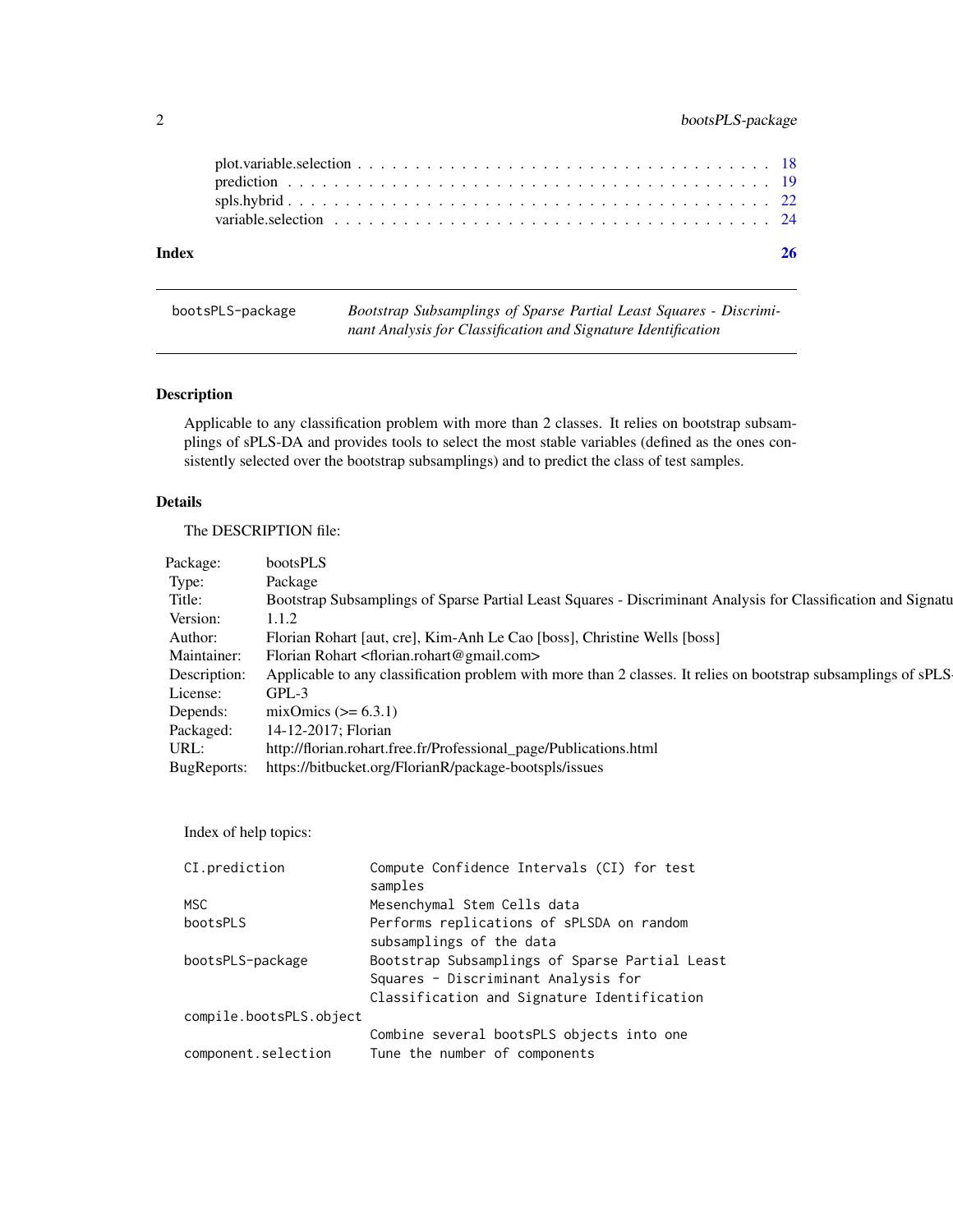#### <span id="page-2-0"></span>bootsPLS-package 3

| fit.model                | Create a spls.constraint object by fitting a<br>constraint spls on a bootsPLS object        |
|--------------------------|---------------------------------------------------------------------------------------------|
| plot.bootsPLS            | Plot the frequency of selection of all                                                      |
|                          | variables for all the PLS-component.                                                        |
| plot.component.selection |                                                                                             |
|                          | Plot the results of the testing procedure to<br>determine the number of component to select |
| plot.predictCI           | Plot confidence Intervals                                                                   |
| plot.variable.selection  |                                                                                             |
|                          | Plot the results of the testing procedure to                                                |
|                          | determine the number of variables to select                                                 |
| prediction               | prediction                                                                                  |
| spls.hybrid              | spls.hybrid, midway between PLS and sPLS                                                    |
| variable.selection       | Tune the number of variables on each component                                              |

The package implements the methodology described in Rohart *et al.* (2016) for identifying genes that differentiate Mesemchymal Stromal Cells from other cell types. The method is applicable to any classification problem with more than 2 classes. It relies on bootstrap subsamplings of sPLS-DA and provides tools to select the most stable variables (defined as the ones consistently selected over the bootstrap subsamplings) and to predict the class of test samples.

Three major functions:

\*[bootsPLS](#page-3-1) performs a [tune.splsda](#page-0-0) of the mixOmics package on several random subsamplings. It records the selected variables on each replication. The [compile.bootsPLS.object](#page-8-1) function is to be used if several calls to [bootsPLS](#page-3-1) are made.

\*[fit.model](#page-11-1) fits a constraint spls (see [spls.hybrid](#page-21-1)) on the most stable variables. The variables can be automatically selected by setting auto.tune=TRUE.

\*[prediction](#page-18-1) predicts the class of test samples and compute Confidence Interval (CI) of the prediction values.

#### Author(s)

Florian Rohart [aut, cre], Kim-Anh Le Cao [boss], Christine Wells [boss]

Maintainer: Florian Rohart <florian.rohart@gmail.com>

### References

Rohart et al. (2016). A Molecular Classification of Human Mesenchymal Stromal Cells. PeerJ, DOI 10.7717/peerj.1845

Le Cao, K.-A., Boitard, S. and Besse, P. (2011). Sparse PLS Discriminant Analysis: biologically relevant feature selection and graphical displays for multiclass problems. *BMC Bioinformatics* 12:253.

#### Examples

## Not run: data(MSC)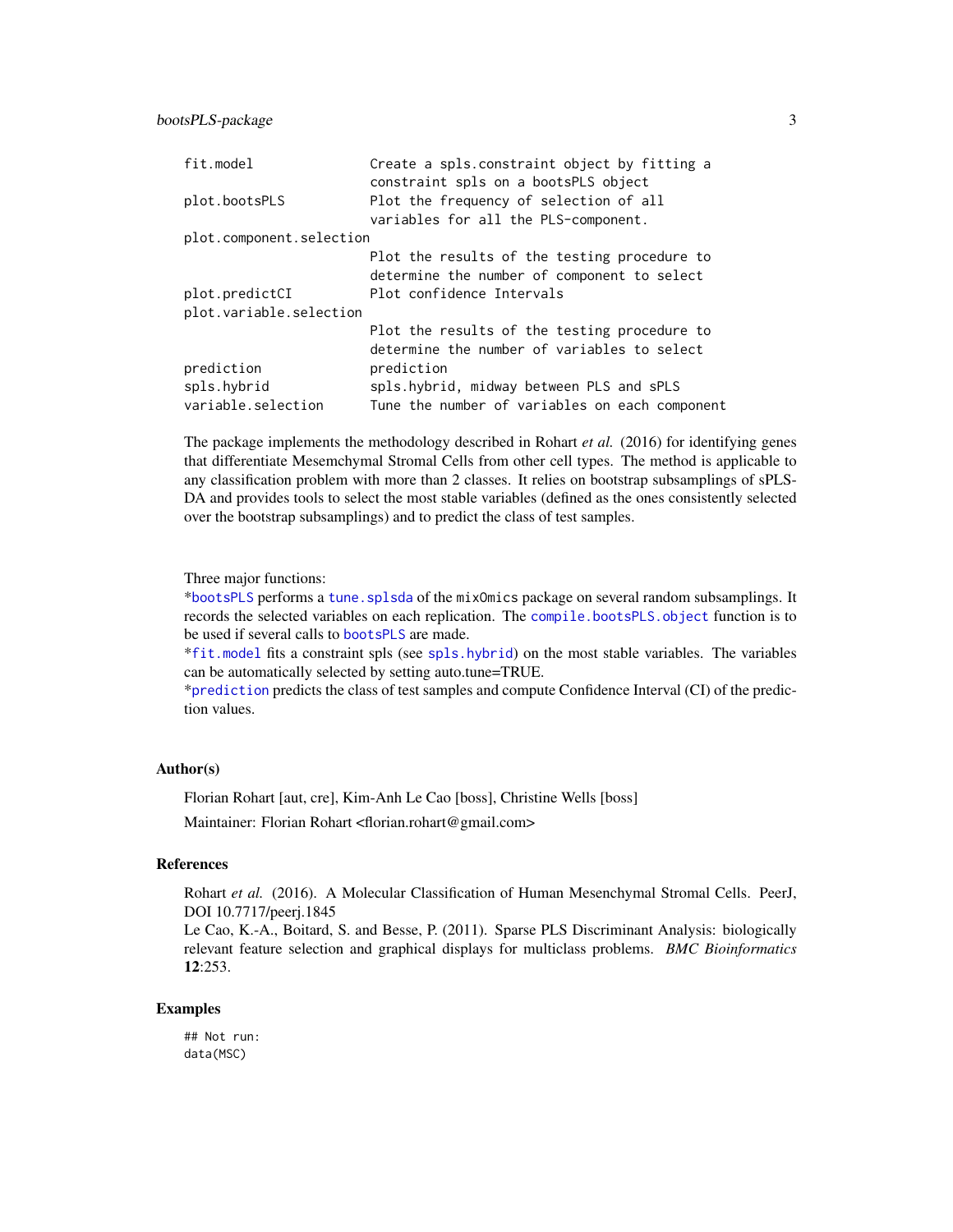```
X=MSC$X
Y=MSC$Y
boot1=bootsPLS(X=X,Y=Y,ncomp=3,many=5,kCV=5)
boot2=bootsPLS(X=X,Y=Y,ncomp=3,many=5,kCV=5,showProgress=FALSE)
boot3=bootsPLS(X=X,Y=Y,ncomp=3,many=5,kCV=5,showProgress=FALSE, cpus=2)
# construct a list of bootsPLS object
bootsPLS.object=list(boot1,boot2,boot3)
# compile the outputs in one bootsPLS object
boot=compile.bootsPLS.object(bootsPLS.object)
# fit the model
fit=fit.model(boot,auto.tune=TRUE) #tuning number of components and variables
fit=fit.model(boot,ncomp=2) #tuning number of variables on the 2components
plotIndiv(fit,ind.names=FALSE, legend=TRUE)
# prediction and Confidence Interval, here we use the same dataset but it should be external data
pred=prediction(fit,X.test=X,CI=TRUE)
head(pred$Y.hat.test[,,"comp.1"])
lapply(pred$out.CI$CI$'comp.1',head)
## End(Not run)
```
<span id="page-3-1"></span>

| bootsPLS | Performs replications of sPLSDA on random subsamplings of the data |  |
|----------|--------------------------------------------------------------------|--|
|----------|--------------------------------------------------------------------|--|

#### Description

Performs replications of sPLSDA on random subsamplings of the data

#### Usage

```
bootsPLS(X,Y,near.zero.var,many=50,ncomp=2,
            dist = c("max.dist", "centroids.dist", "mahalanobis.dist"),
            save.file,ratio,kCV=10,grid,cpus,nrepeat=1,showProgress=TRUE)
```
#### Arguments

| X.            | Input matrix of dimension $n * p$ ; each row is an observation vector.                                                |
|---------------|-----------------------------------------------------------------------------------------------------------------------|
|               | Factor with at least q>2 levels.                                                                                      |
| near.zero.var | Logical. If TRUE, a pre-screening step is performed to remove predictors with<br>near-zero variance. See nearZeroVar. |
| many          | How many replications of the sPLS-DA analysis are to be done?                                                         |

<span id="page-3-0"></span>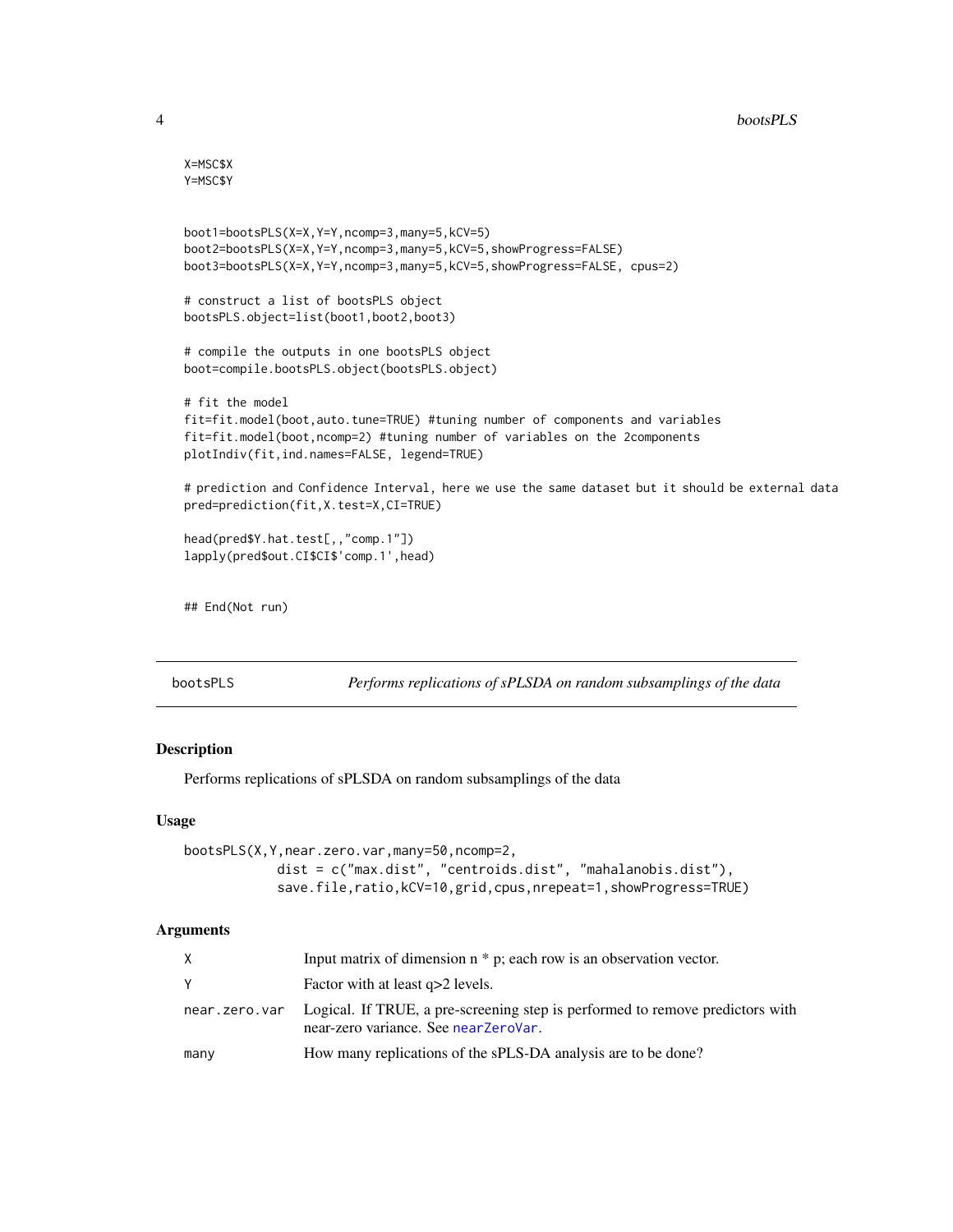#### <span id="page-4-0"></span>bootsPLS 5

| ncomp        | How many component are to be included in the sPLS-DA analysis?                                                                                                                                                                                                   |
|--------------|------------------------------------------------------------------------------------------------------------------------------------------------------------------------------------------------------------------------------------------------------------------|
| dist         | Indicates the distance that is used to classify the samples. One of "max.dist",<br>"centroids.dist", "mahalanobis.dist". Default is "max.dist"                                                                                                                   |
| save.file    | If the outputs are to be saved, this argument allows you to do it at the end of<br>each replication. A full path is expected. Convenient if you run this function<br>on a cluster and it is killed before completion, e.g. due to a too short requested<br>time. |
| ratio        | Number between 0 and 1. It is the proportion of the n samples that are put aside<br>and considered as an internal testing set. The (1-ratio)*n samples are used as a<br>training set and the kCV fold cross validation is performed on them. Default is<br>0.3   |
| kCV          | Number of fold for the cross validation. Default is 10.                                                                                                                                                                                                          |
| grid         | A vector of value for the tuning of the keepX parameter of sPLS-DA on each<br>component. See spls for more details on keepX. Default is $grid=1:min(40, ncol(X))$ .                                                                                              |
| cpus         | Number of cpus to use when running the code in parallel.                                                                                                                                                                                                         |
| nrepeat      | Number of times the Cross-Validation process is repeated for each of the many<br>replications. See tune splsda for details.                                                                                                                                      |
| showProgress | Logical. If TRUE, shows the progress of the algorithm. It also gives a list of<br>which variables are selected on each component.                                                                                                                                |

#### Details

Performs replication of tune. splsda on random subsamplings of the data and record which variables are selected on which subsamplings. It also gives a confusion matrix for each component and for each subsamplings.

#### Value

A 'bootsPLS' object is returned for which plot, fit.model and prediction are available.

- ClassifResult A 4-dimensional array. The two first dimensions consists in the confusion matrix. The third dimension is relative to the number of components ncomp. The fourth dimension concerns the number of replication many.
- loadings.X A 3-dimensional array. Loadings vector of X, for each component and each replication.

selection.variable

A 3-dimensional array. Gives the selected variables for each component and each replication. It is obtained by replacing each non zero value in loadings.X by 1.

- frequency A matrix of size ncomp\*p. Gives the frequency of selection for each variable on each component. It is obtained as a mean over the third dimension of selection.variable
- nbr.var Matrix of size many\*ncomp. Gives the number of variables that have been selected on each component for each replication.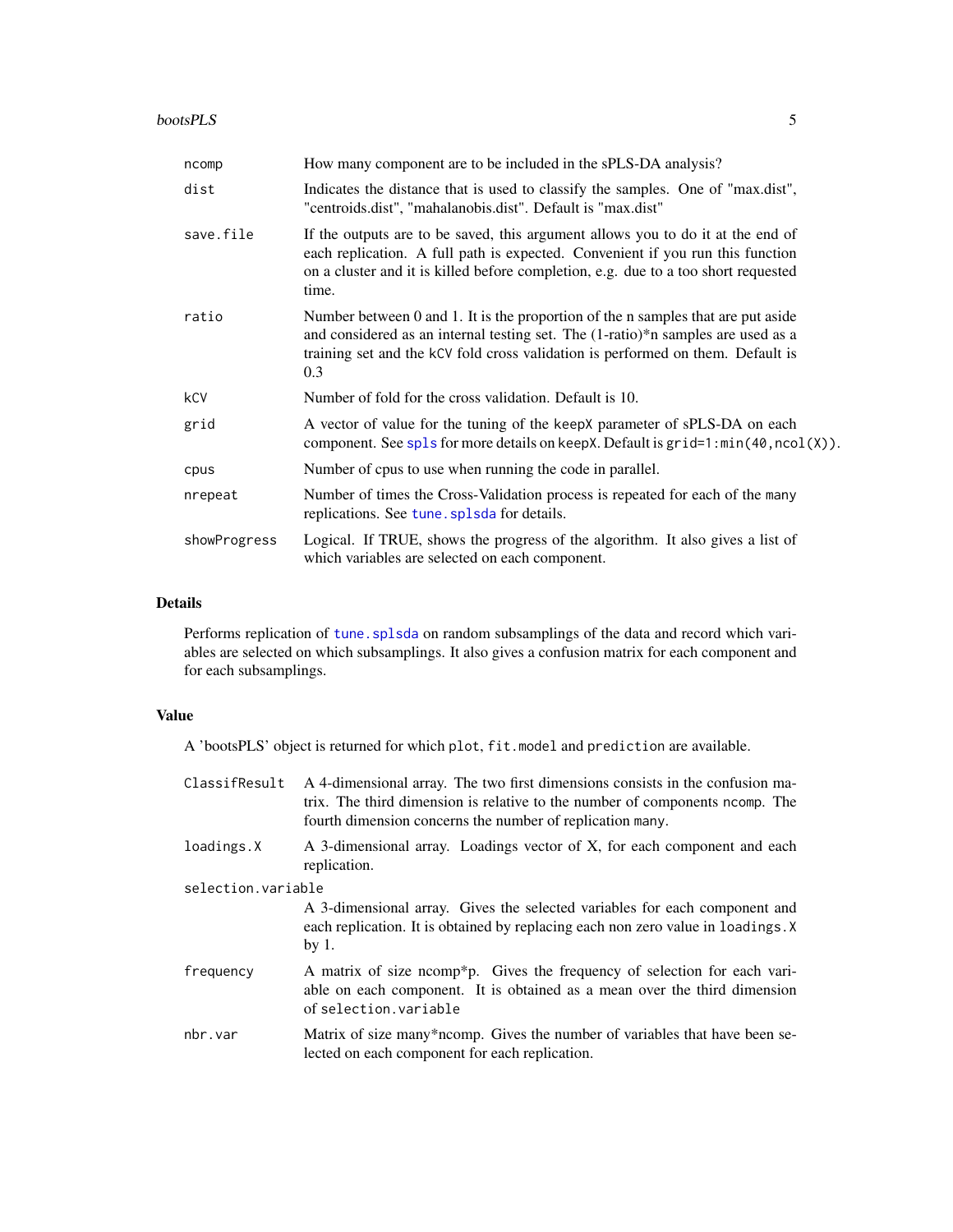<span id="page-5-0"></span>

| learning.sample |                                                                                                                                                                              |
|-----------------|------------------------------------------------------------------------------------------------------------------------------------------------------------------------------|
|                 | Matrix of size n*many. Gives the samples that have been used in the internal<br>training set over the many replications. These samples have the value 1, the<br>others $0$ . |
| prediction      | A 3-dimensional array of size n*many*ncomp. Gives the prediction for the<br>chosen dist of all the samples, either in the learning set or the testing set.                   |
| data            | A list of the input data X, Y and of the distance used to classify the sample<br>("max.dist", "centroids.dist" or "mahalanobis.dist").                                       |

## References

Rohart *et al.* (2016). A Molecular Classification of Human Mesenchymal Stromal Cells. PeerJ, DOI 10.7717/peerj.1845

#### See Also

[splsda](#page-0-0), [plot.bootsPLS](#page-13-1), [fit.model](#page-11-1), [prediction](#page-18-1)

#### Examples

```
## Not run:
data(MSC)
X=MSC$X
Y=MSC$Y
dim(X)
table(Y)
```
boot=bootsPLS(X=X,Y=Y,ncomp=3,many=5,kCV=5)

```
# saving the outputs in a Rdata file, the file is saved after each iteration
# if used on a cluster, you can use the `cpus' argument as well
save.file=paste(getwd(),"/MSC.",Sys.getpid(),".Rdata",sep="")
boot=bootsPLS(X=X,Y=Y,ncomp=3,many=5,kCV=5,save.file=save.file)
```
## End(Not run)

<span id="page-5-1"></span>CI.prediction *Compute Confidence Intervals (CI) for test samples*

#### Description

Compute Confidence Intervals (CI) for test samples based on random subsamplings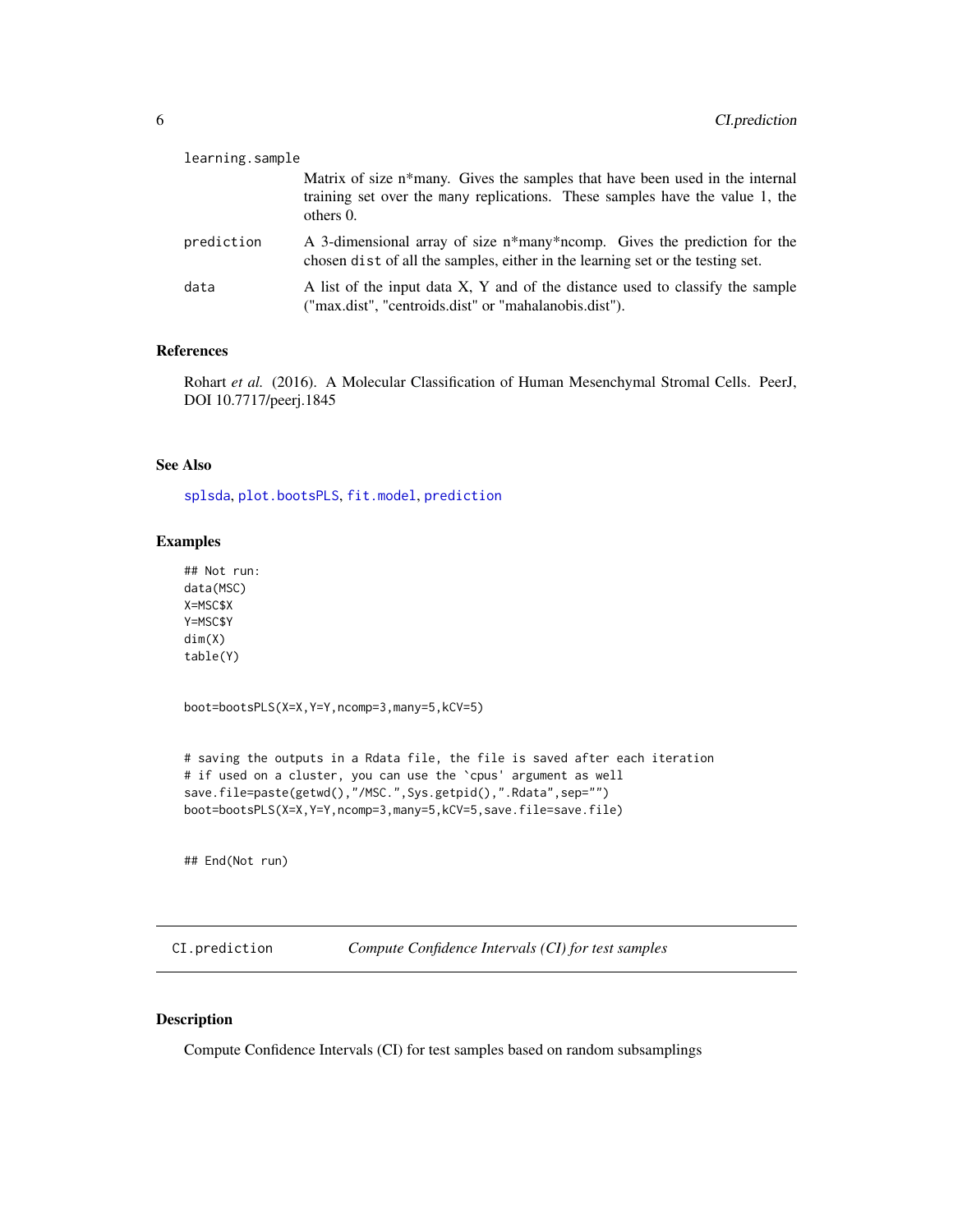# CI.prediction 7

# Usage

```
CI.prediction(object,X,Y,signature,ncomp,many,
            subsampling.matrix,ratio,X.test,level.CI,save.file)
```
### Arguments

| object             | a 'spls.constraint' object, as one resulting from fit.model. If object is missing:<br>X, Y, signature are needed.                                                                                                                                              |
|--------------------|----------------------------------------------------------------------------------------------------------------------------------------------------------------------------------------------------------------------------------------------------------------|
| X                  | Only used if object is missing. Input matrix of dimension $n * p$ ; each row is an<br>observation vector.                                                                                                                                                      |
| Y                  | Only used if object is missing. Factor with at least q>2 levels.                                                                                                                                                                                               |
| signature          | Only used if object is missing. A list containing which variables are to be kept<br>on each component.                                                                                                                                                         |
| ncomp              | Only used if object is missing. How many component do you want to include<br>in the sPLS-DA analysis?                                                                                                                                                          |
| many               | How many subsamplings do you want to do? Default is 100                                                                                                                                                                                                        |
| subsampling.matrix |                                                                                                                                                                                                                                                                |
|                    | Optional matrix of many columns. Gives the samples to subsample as an internal<br>learning set.                                                                                                                                                                |
| ratio              | Number between 0 and 1. It is the proportion of the n samples that are put aside<br>and considered as an internal testing set. The (1-ratio)*n samples are used as a<br>training set and the kCV fold cross validation is performed on them. Default is<br>0.3 |
| X.test             | Test matrix.                                                                                                                                                                                                                                                   |
| level.CI           | A 1- level. CI% confidence interval is calculated.                                                                                                                                                                                                             |
| save.file          | Save the outputs of the functions in save. file. Rdata.                                                                                                                                                                                                        |

# Details

This function can work with a 'spls.constraint' object or with the input data (X, Y, signature). See examples below to see the difference in use.

#### Value

| CI            | A (1- level. CI)% confidence interval is returned for each samples in X. test                                                                                                                                                                                                                                                                           |
|---------------|---------------------------------------------------------------------------------------------------------------------------------------------------------------------------------------------------------------------------------------------------------------------------------------------------------------------------------------------------------|
| Y.hat.test    | A four dimensional array. The two first dimensions are an estimation of the<br>dummy matrix obtained from Y (size $n *$ number of sample types). The third<br>dimension is relative to the number of components normp. The fourth dimension<br>concerns the number of subsamplings.                                                                     |
| ClassifResult | A 5-dimensional array. The two first dimensions consists in the confusion ma-<br>trix. The third dimension is relative to the number of components normp. The<br>fourth dimension concerns the number of subsamplings. The fifth and last di-<br>mension is relative to the different distances "max.dist", "centroids.dist" and<br>"mahalanobis.dist". |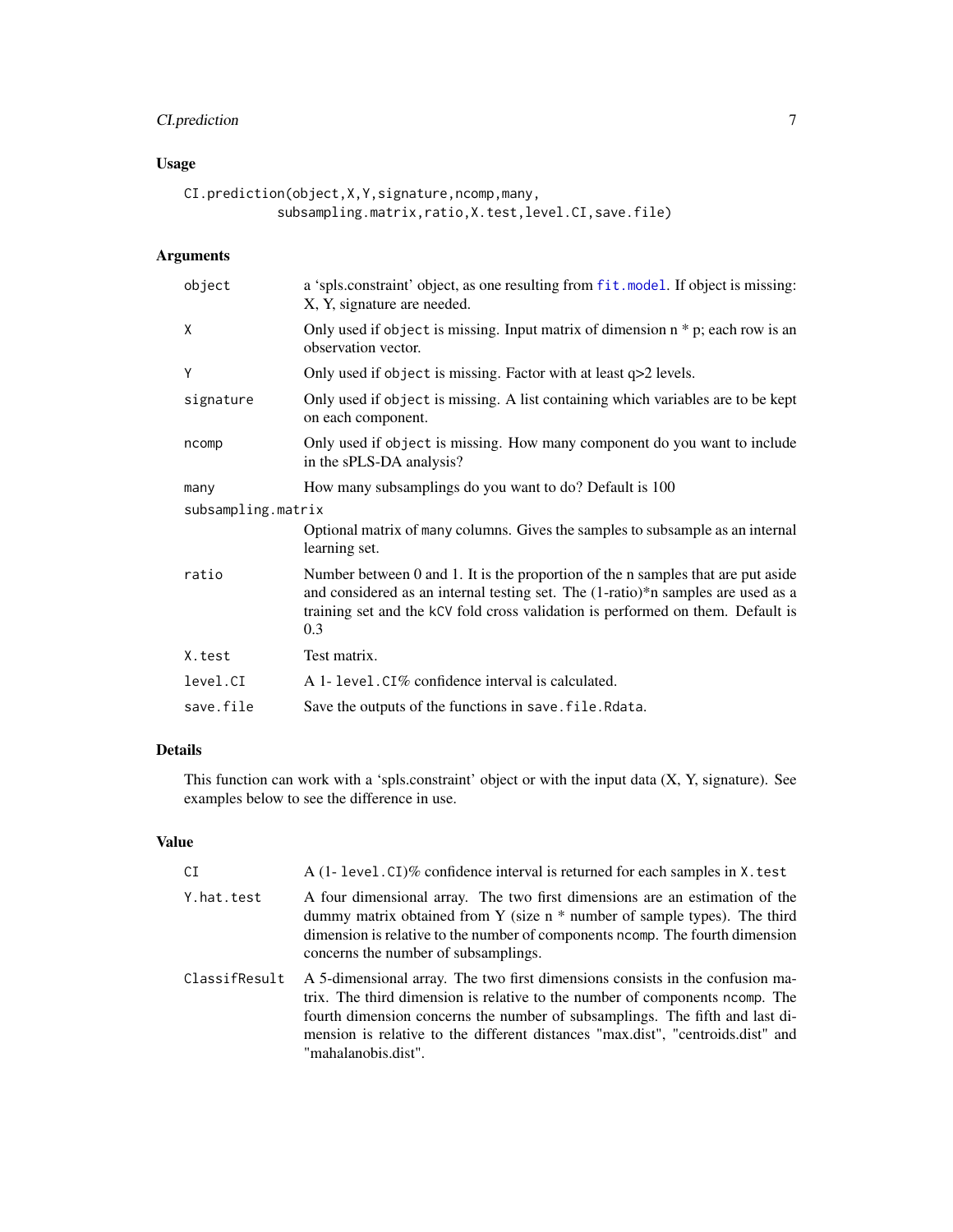<span id="page-7-0"></span>

| loadings.X        | A 3-dimensional array. Loadings vector of X, for each component and each<br>subsampling.                                                                                                                                                                                                              |
|-------------------|-------------------------------------------------------------------------------------------------------------------------------------------------------------------------------------------------------------------------------------------------------------------------------------------------------|
| prediction.X      | A 4-dimensional array of size n*many*ncomp*3. Gives the prediction for the<br>chosen method of all the samples, either in the internal learning set or the<br>internal testing set. The last dimension is relative to the different distances<br>"max.dist", "centroids.dist" and "mahalanobis.dist". |
| prediction.X.test |                                                                                                                                                                                                                                                                                                       |
|                   | A 4-dimensional array of size $now(X.test)*many*ncomp*3$ . Gives the predic-<br>tion for the chosen method of all the test samples in X test. The last dimen-<br>sion is relative to the different distances "max.dist", "centroids.dist" and "maha-<br>lanobis.dist".                                |
| learning.sample   |                                                                                                                                                                                                                                                                                                       |
|                   | Matrix of size n*many. Gives the samples that have been used in the internal<br>training set over the many replications. These samples have the value 1, the<br>others 0.                                                                                                                             |
| coeff             | A list of means.X, sigma.X, means.Y and sigma.Y. Means and variances for the<br>variables of X and the columns of the dummy matrix obtained from Y, each row<br>is a subsampling.                                                                                                                     |
| data              | A list of the input data X, Y and of signature, which is a list containing the<br>variables kept on each component.                                                                                                                                                                                   |

#### See Also

[fit.model](#page-11-1), [prediction](#page-18-1)

# Examples

## Not run: data(MSC) X=MSC\$X Y=MSC\$Y

```
# with a bootsPLS object
boot=bootsPLS(X=X,Y=Y,ncomp=3,many=5,kCV=5)
fit=fit.model(boot,ncomp=3)
```

```
CI=CI.prediction(fit)
CI=CI.prediction(fit,X.test=X)
plot(CI)
```
lapply(CI\$CI\$'comp.1',head) lapply(CI\$CI\$'comp.2',head) lapply(CI\$CI\$'comp.3',head)

```
# without a spls.constraint object. X,Y and signature are needed
# the results should be similar
#(not the same because of the random subsamplings,
# exactly the same if subsampling.matrix is an input)
```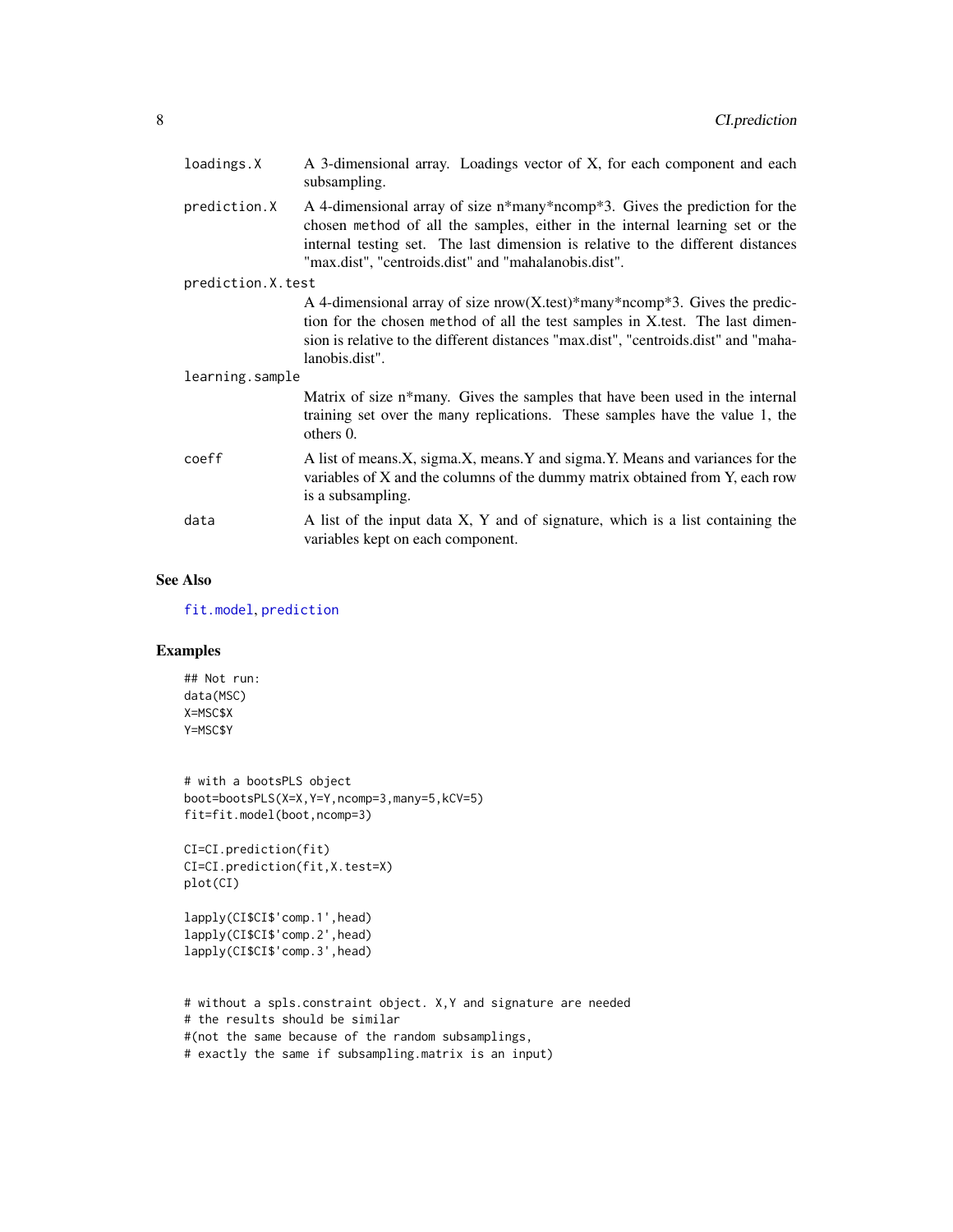#### <span id="page-8-0"></span>compile.bootsPLS.object 9

```
signature=fit$data$signature
CI=CI.prediction(X=X,Y=Y,signature=signature)
CI=CI.prediction(X=X,Y=Y,signature=signature,X.test=X)
lapply(CI$CI$'comp.1',head)
lapply(CI$CI$'comp.2',head)
lapply(CI$CI$'comp.3',head)
```
## End(Not run)

<span id="page-8-1"></span>compile.bootsPLS.object

*Combine several bootsPLS objects into one*

#### Description

Combine several bootsPLS objects into one

#### Usage

compile.bootsPLS.object(bootsPLS.list,path,pattern,file,save.file)

#### Arguments

| bootsPLS.list | A list of bootsPLS object, as obtained from multiple calls to bootsPLS                                                                                       |
|---------------|--------------------------------------------------------------------------------------------------------------------------------------------------------------|
| path          | Only used if bootsPLS. list is missing. A path to the Rdata files containing the<br>bootsPLS outputs to combine. Will be passed in the list. files function. |
| pattern       | Only used if bootsPLS. list is missing. A commun pattern to the Rdata files to<br>combine. Will be passed in the list. files function.                       |
| file          | Only used if bootsPLS. List is missing. Vector of Rdata files to combine. Will<br>be loaded as $path / file[i]$                                              |
| save.file     | Optional. Full path of the Rdata file to be saved with the combined objects.                                                                                 |

#### Details

This function works with either a list of bootsPLS object, a path and a pattern or a path and a file. The outputs can be saved into a Rdata file. See Examples below.

#### Value

A 'bootsPLS' object is returned for which [plot](#page-0-0), [fit.model](#page-11-1) and [prediction](#page-18-1) are available. See [bootsPLS](#page-3-1) for the outputs.

#### See Also

[plot.bootsPLS](#page-13-1), [fit.model](#page-11-1), [prediction](#page-18-1), [bootsPLS](#page-3-1)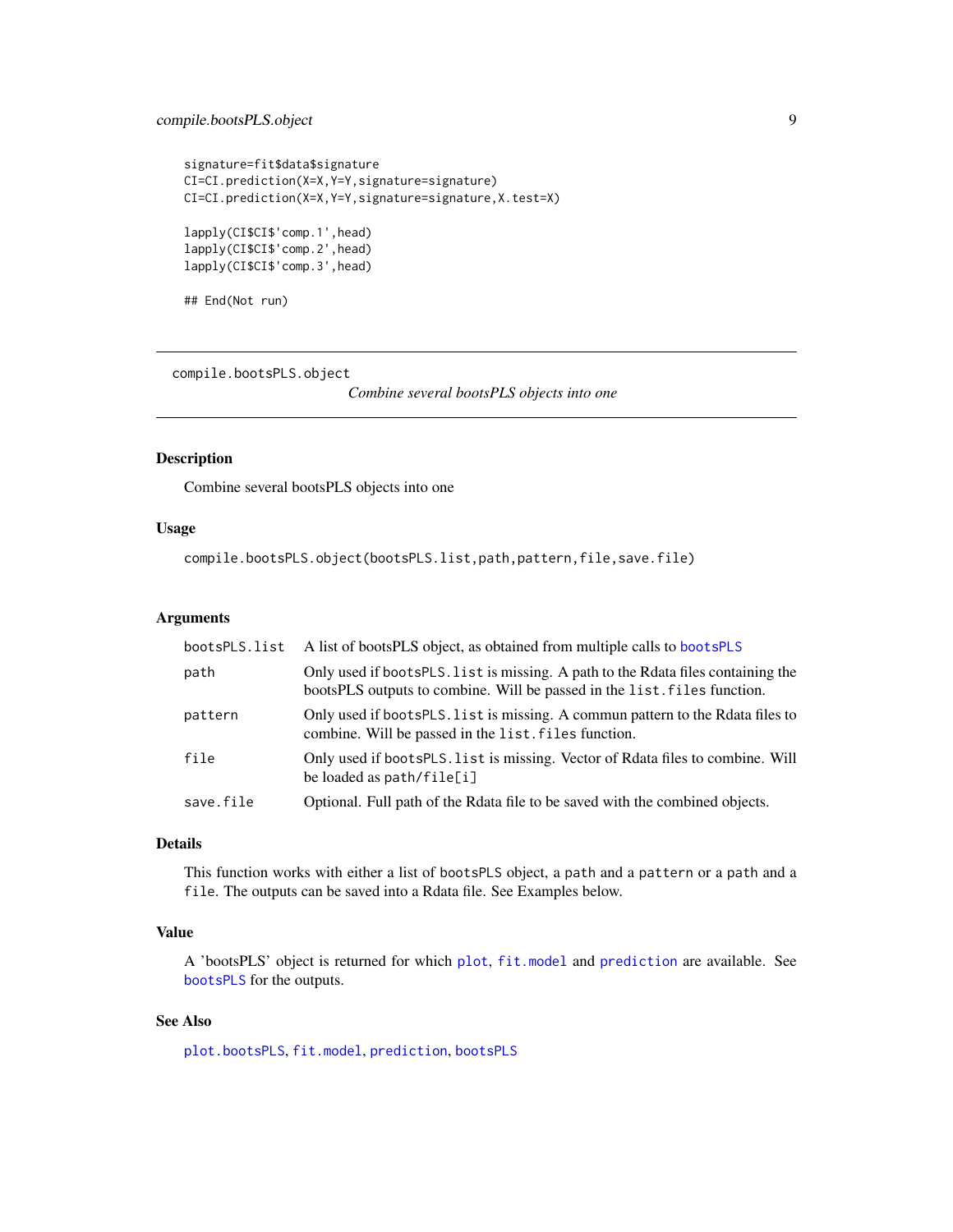#### Examples

```
## Not run:
data(MSC)
X=MSC$X
Y=MSC$Y
dim(X)
table(Y)
# perform several bootsPLS analysis
boot1=bootsPLS(X=X,Y=Y,ncomp=3,many=5,kCV=5)
boot2=bootsPLS(X=X,Y=Y,ncomp=3,many=5,kCV=5,showProgress=FALSE)
boot3=bootsPLS(X=X,Y=Y,ncomp=3,many=5,kCV=5,showProgress=FALSE)
# construct a list of bootsPLS object
bootsPLS.object=list(boot1,boot2,boot3)
# compile the outputs in one bootsPLS object
boot=compile.bootsPLS.object(bootsPLS.object)
# =======================================
# all can work from the saved file:
# =======================================
#convenient if used on a cluster
# perform several bootsPLS analysis and save the outputs
boot1=bootsPLS(X=X,Y=Y,ncomp=3,many=5,kCV=5,save.file="MSC1.Rdata")
boot2=bootsPLS(X=X,Y=Y,ncomp=3,many=5,kCV=5,showProgress=FALSE,save.file="MSC2.Rdata")
boot3=bootsPLS(X=X,Y=Y,ncomp=3,many=5,kCV=5,showProgress=FALSE,save.file="MSC3.Rdata")
# compile the outputs in one bootsPLS object
boot=compile.bootsPLS.object(path=paste(getwd(),"/",sep=""),
    pattern="MSC",save.file="MSC.all.Rdata")
# or
boot=compile.bootsPLS.object(path=paste(getwd(),"/",sep=""),
    file=c("MSC1.Rdata","MSC2.Rdata","MSC3.Rdata"),save.file="MSC.all.Rdata")
```
## End(Not run)

<span id="page-9-1"></span>component.selection *Tune the number of components*

#### Description

Performs a multiple hypotheses testing procedure to choose the number of components in the splsda analysis

<span id="page-9-0"></span>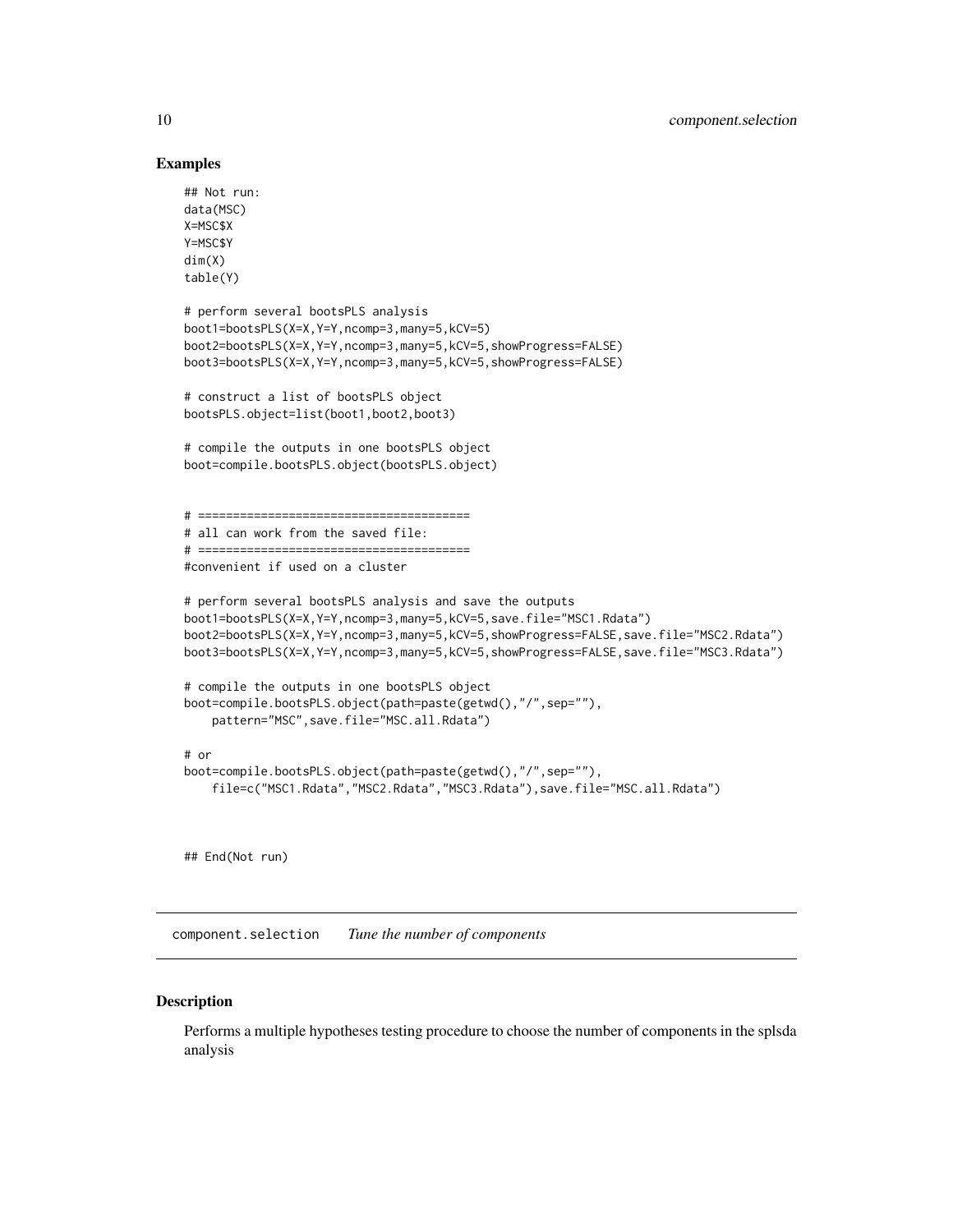#### <span id="page-10-0"></span>component.selection 11

#### Usage

component.selection(object,alpha,showProgress=TRUE)

#### Arguments

| object       | a 'bootsPLS' object, as obtained from bootsPLS         |
|--------------|--------------------------------------------------------|
| alpha        | Level of the test                                      |
| showProgress | Logical. If TRUE, shows the progress of the algorithm. |

#### Details

The testing procedure evaluates the gain in classification accuracy when a new PLS-component is added. This is done by on-sided t-test of level alpha applied on the classification accuracy obtained in the 'bootsPLS' object. See the reference below for more details on the multiple testing procedure.

#### Value

A 'component.selection' object is returned for which plot is available.

| pval   | position procedure.                          |
|--------|----------------------------------------------|
| opt    | Number of components chosen by the procedure |
| object | input 'bootsPLS' object                      |
| alpha  | input level of the test                      |

#### References

Rohart *et al.* (2016). A Molecular Classification of Human Mesenchymal Stromal Cells. PeerJ, DOI 10.7717/peerj.1845

#### See Also

[plot.component.selection](#page-14-1), [fit.model](#page-11-1), [prediction](#page-18-1)

#### Examples

## Not run: data(MSC) X=MSC\$X Y=MSC\$Y dim(X) table(Y)

boot=bootsPLS(X=X,Y=Y,ncomp=3,many=5,kCV=5)

comp=component.selection(boot)

## End(Not run)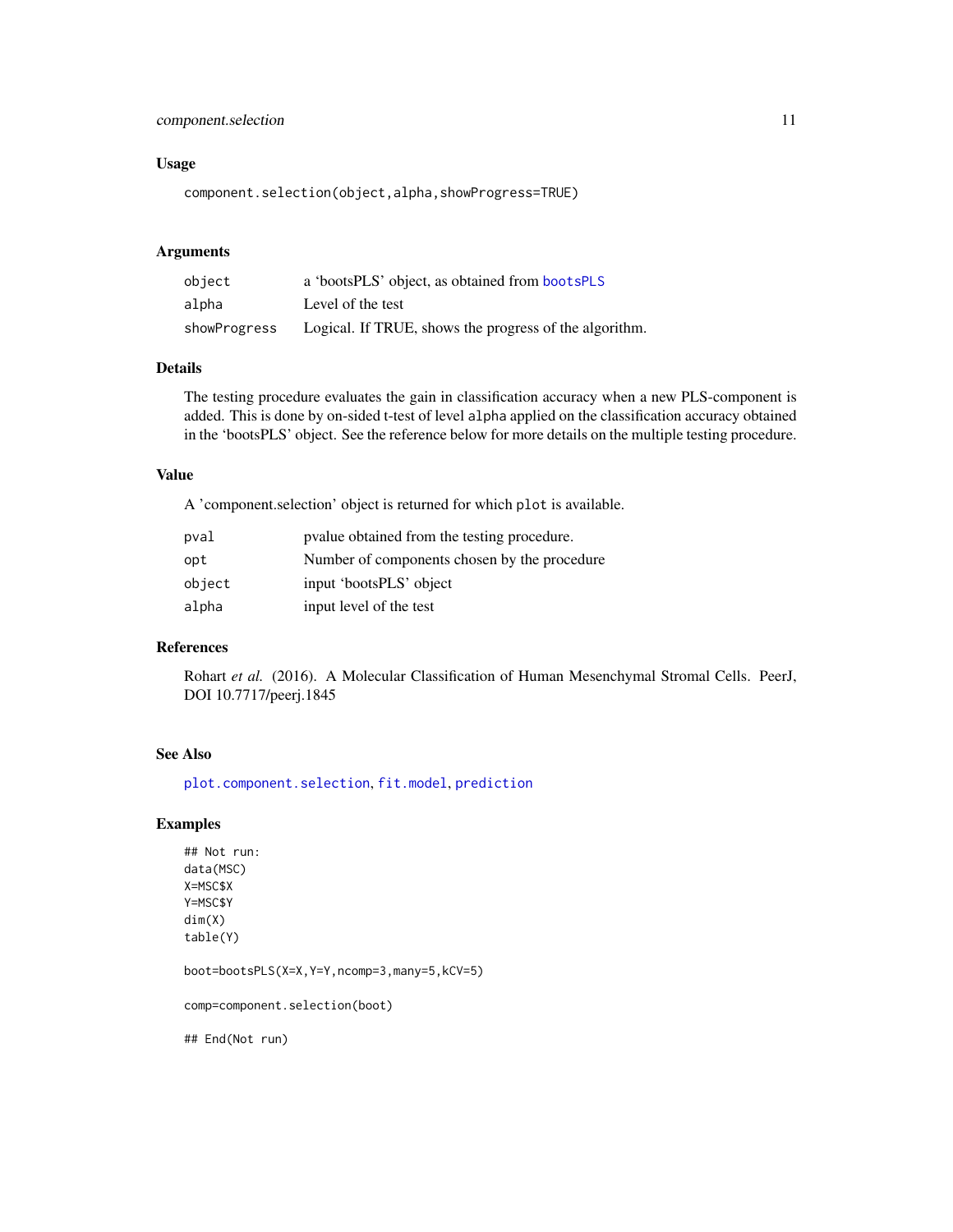<span id="page-11-1"></span><span id="page-11-0"></span>

### Description

Create a spls.constraint object by fitting a constraint spls with the spls.hybrid function on a 'bootsPLS' object

#### Usage

fit.model(object,auto.tune,X,Y,ncomp,signature,alpha,limit,showProgress=TRUE)

#### Arguments

| object                                                                                                                                                                | a 'bootsPLS' object', as obtained from bootsPLS.                       |
|-----------------------------------------------------------------------------------------------------------------------------------------------------------------------|------------------------------------------------------------------------|
| Logical. If TRUE, tune the optimal number of component (ncomp) and which<br>auto.tune<br>variables to select on each component (signature). It only works with object |                                                                        |
| Χ                                                                                                                                                                     | Input matrix of dimension $n * p$ ; each row is an observation vector. |
| Y                                                                                                                                                                     | Factor with at least q>2 levels.                                       |
| ncomp                                                                                                                                                                 | How many component are to be included in the sPLS-DA analysis?         |
| signature                                                                                                                                                             | A list containing which variables to keep on each component.           |
| alpha                                                                                                                                                                 | Level of the test.                                                     |
| limit                                                                                                                                                                 | Vector of maximal number of genes to include on each component.        |
| showProgress                                                                                                                                                          | Logical. If TRUE, shows the progress of the algorithm.                 |

#### Details

This function fit a spls.hybrid on the variables included in signature, which can be an input or internally calculated by setting auto.tune=TRUE. If object is given as an input,  $(X, Y)$  are ignored. If auto.tune=TRUE, ncomp, signature are ignored.

#### Value

A 'spls.constraint' object is returned for which [plotIndiv](#page-0-0) is available.

The outputs are the ones from [spls.hybrid](#page-21-1), plus

data A list of the input data X, Y, Y.mat (dummy matrix) and of signature, which is a list containing the variables kept on each component. If a tuning occurs, either for the number of components or for the variables or both, outputs \$component.selection and \$variable.selection are available; see [component.selection](#page-9-1) and [variable.selection](#page-23-1).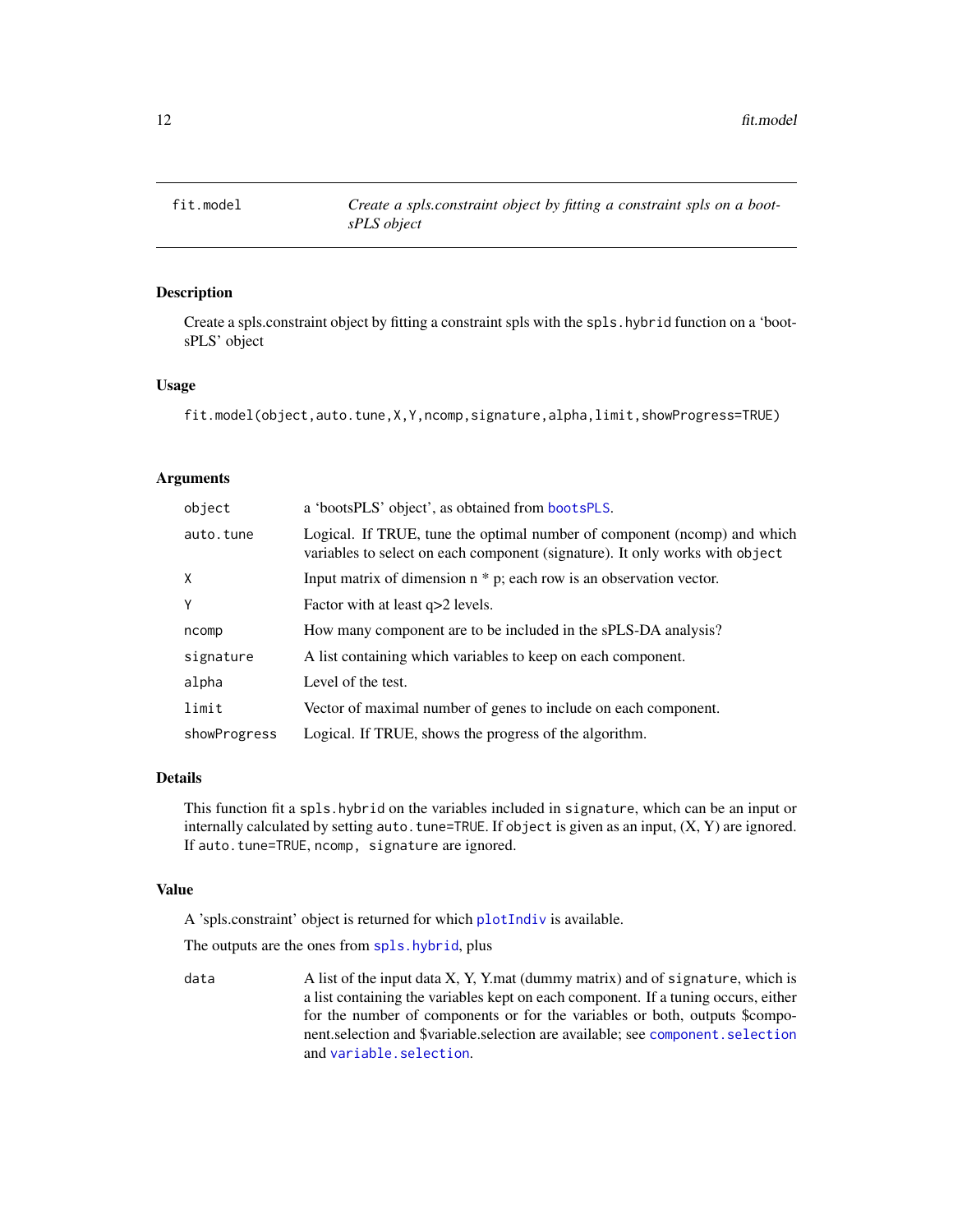#### <span id="page-12-0"></span> $MSC$  13

# See Also

[prediction](#page-18-1), [CI.prediction](#page-5-1), [plotIndiv](#page-0-0)

### Examples

## Not run: data(MSC) X=MSC\$X Y=MSC\$Y

```
boot=bootsPLS(X=X,Y=Y,ncomp=3,many=5,kCV=5)
```

```
# with a bootsPLS object and auto.tune=TRUE
fit=fit.model(boot,auto.tune=TRUE)
plot(fit$component.selection)
plot(fit$variable.selection)
```
# with a bootsPLS object and ncomp=2 fit=fit.model(boot,ncomp=2)

```
# with a bootsPLS object and ncomp/signature as input
signature=fit$data$signature
fit=fit.model(boot,ncomp=2,signature=signature)
```

```
# with no bootsPLS object
fit=fit.model(X=X,Y=Y,ncomp=2,signature=signature)# bootsPLS object
```

```
plotIndiv(fit,ind.names=FALSE, legend=TRUE)
```
## End(Not run)

MSC *Mesenchymal Stem Cells data*

#### Description

The data is a subset of the data contained in Rohart et al. (2015). It contains 150 samples, either Mesenchymal Stem Cells (MSC) or Non-MSC, and 200 genes.

#### Usage

data(MSC)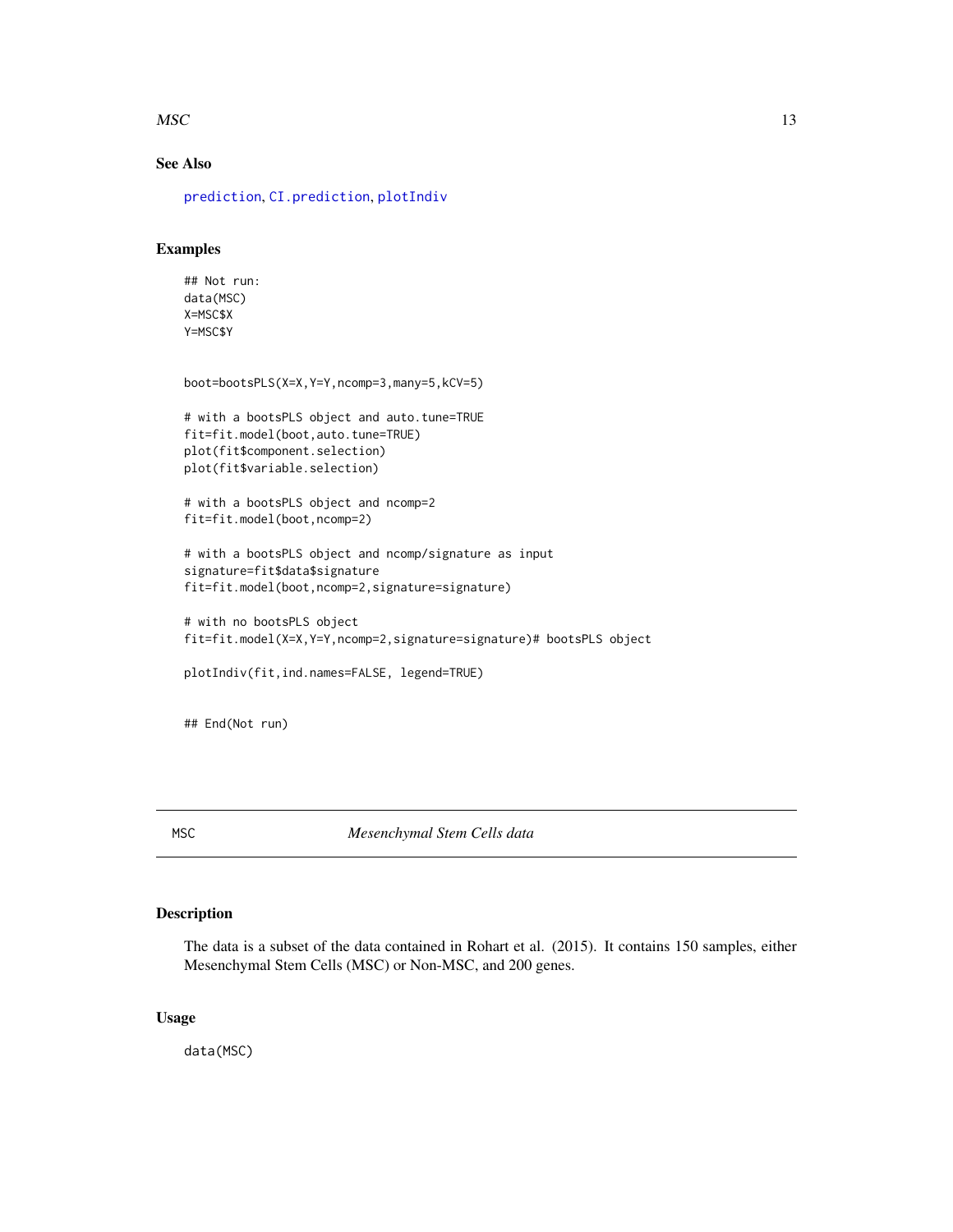#### <span id="page-13-0"></span>Format

A list containing the following components:

- X data matrix with 150 rows and 200 columns. Each row represents an experimental sample, and each column a single gene.
- Y a vector containing the sample type (MSC or Non-MSC).

#### Details

This data is a subset of a bigger study; the samples and genes have been randomly selected for this package. All samples have been background corrected, log2 transformed and YuGene normalised.

#### References

Rohart *et al.* (2016). A Molecular Classification of Human Mesenchymal Stromal Cells. PeerJ, DOI 10.7717/peerj.1845

Kim-Anh Le Cao, Florian Rohart, Leo McHugh, Othmar Korn, Christine A. Wells. YuGene: A simple approach to scale gene expression data derived from different platforms for integrated analyses. Genomics. http://dx.doi.org/10.1016/j.ygeno.2014.03.001.

<span id="page-13-1"></span>plot.bootsPLS *Plot the frequency of selection of all variables for all the PLScomponent.*

#### Description

Plot the frequency of selection of all variables for all the PLS-component.

#### Usage

```
## S3 method for class 'bootsPLS'
plot(x,light,pch,col,legend.position,title, name.var=TRUE,...)
```
#### Arguments

| $\mathsf{x}$    | Object of class 'bootsPLS'.                                                                                                                                                                                                          |  |
|-----------------|--------------------------------------------------------------------------------------------------------------------------------------------------------------------------------------------------------------------------------------|--|
| light           | Between 0 and 1. A lot of variables usually have a low frequency, this argu-<br>ment allows you to discard those from the plot. Only the variables that have a<br>frequency higher than light on at least one component are plotted. |  |
| pch             | A vector of length ncomp (argument of bootsPLS). See par for details.                                                                                                                                                                |  |
| col             | A vector of length nomp (argument of bootsPLS). See par for details.                                                                                                                                                                 |  |
| legend.position |                                                                                                                                                                                                                                      |  |
|                 | Location of the legend, see legend for more details. If set to FALSE, no legend<br>is plotted.                                                                                                                                       |  |
| title           | title of the plot                                                                                                                                                                                                                    |  |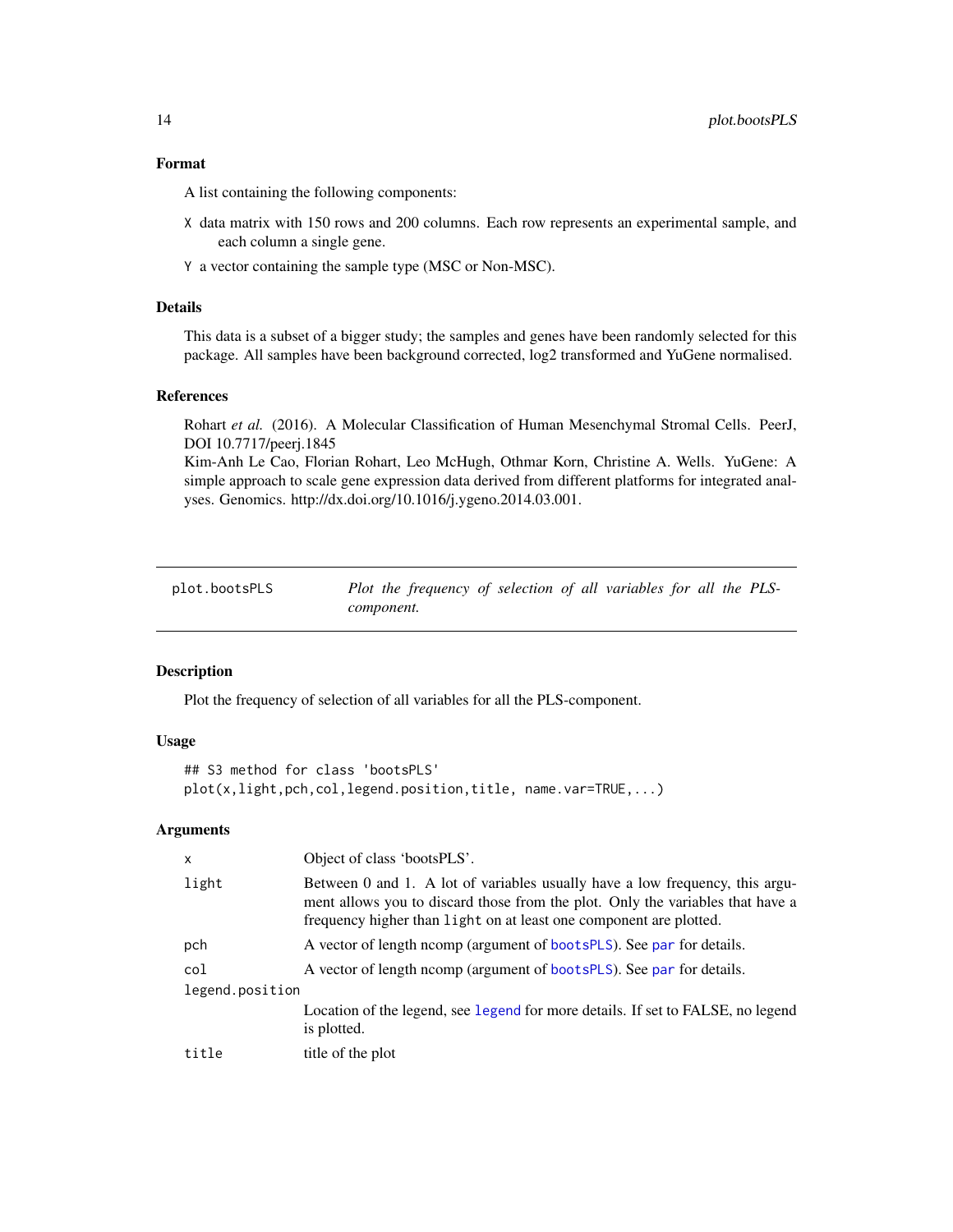<span id="page-14-0"></span>

| name.var | If TRUE, add the name of the variables in x\$data\$X on the x-axis. A vector of |
|----------|---------------------------------------------------------------------------------|
|          | length the number of variables can be supplied for customized names.            |
| .        | not used                                                                        |

#### Details

Plot the frequency of selection of all variables depending on the component. By default, a legend and a title are added to the plot, those can be changed/removed by changing the respective inputs.

#### See Also

[bootsPLS](#page-3-1)

#### Examples

```
## Not run:
data(MSC)
X=MSC$X
Y=MSC$Y
dim(X)
table(Y)
boot=bootsPLS(X=X,Y=Y,ncomp=3,many=5,kCV=5)
plot(boot)
plot(boot,light=0.3,legend.position=FALSE)
plot(boot,light=0.3,legend.position=FALSE, name.var = paste("Gene",1:ncol(X)))
## End(Not run)
```
<span id="page-14-1"></span>plot.component.selection

*Plot the results of the testing procedure to determine the number of component to select*

#### Description

Plot the results of the testing procedure to determine the number of component to select

### Usage

```
## S3 method for class 'component.selection'
plot(x,pch,col,type,lty,...)
```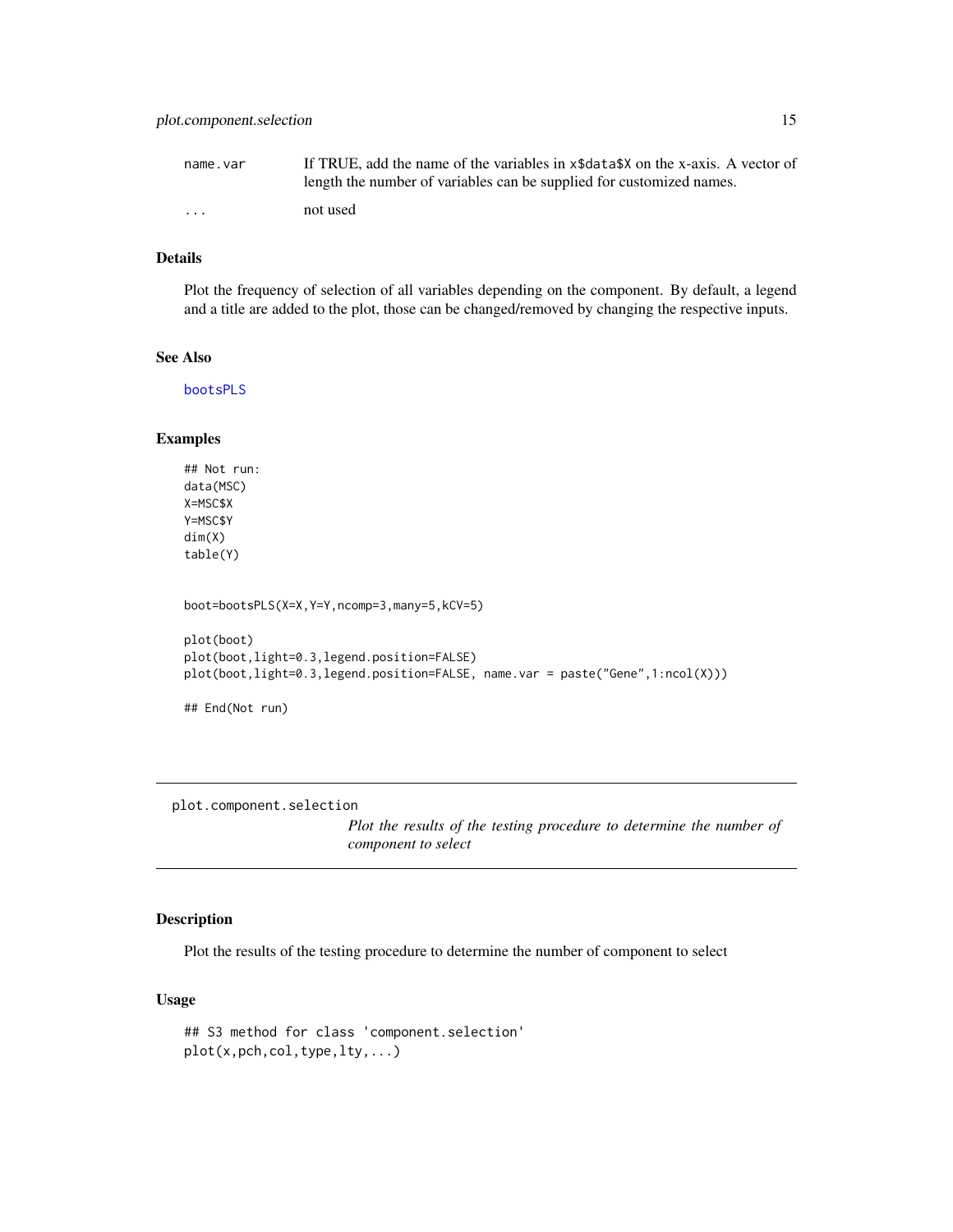#### <span id="page-15-0"></span>Arguments

| x    | Object of class "component.selection". |
|------|----------------------------------------|
| pch  | See par for details.                   |
| col  | See par for details.                   |
| type | See par for details.                   |
| ltv  | See par for details.                   |
|      | not used                               |

#### Details

This function plots the p-value of the one sided t-test with respect to the number of components. See [component.selection](#page-9-1) and the reference below for more details on the multiple testing procedure

#### References

Rohart et al. (2016). A Molecular Classification of Human Mesenchymal Stromal Cells. PeerJ, DOI 10.7717/peerj.1845

#### See Also

[bootsPLS](#page-3-1), [component.selection](#page-9-1)

#### Examples

## Not run: data(MSC) X=MSC\$X Y=MSC\$Y

boot=bootsPLS(X=X,Y=Y,ncomp=3,many=5,kCV=5) comp=component.selection(boot)

plot(comp)

## End(Not run)

plot.predictCI *Plot confidence Intervals*

#### Description

Display the confidence intervals for the prediction values of a specific level of the outcome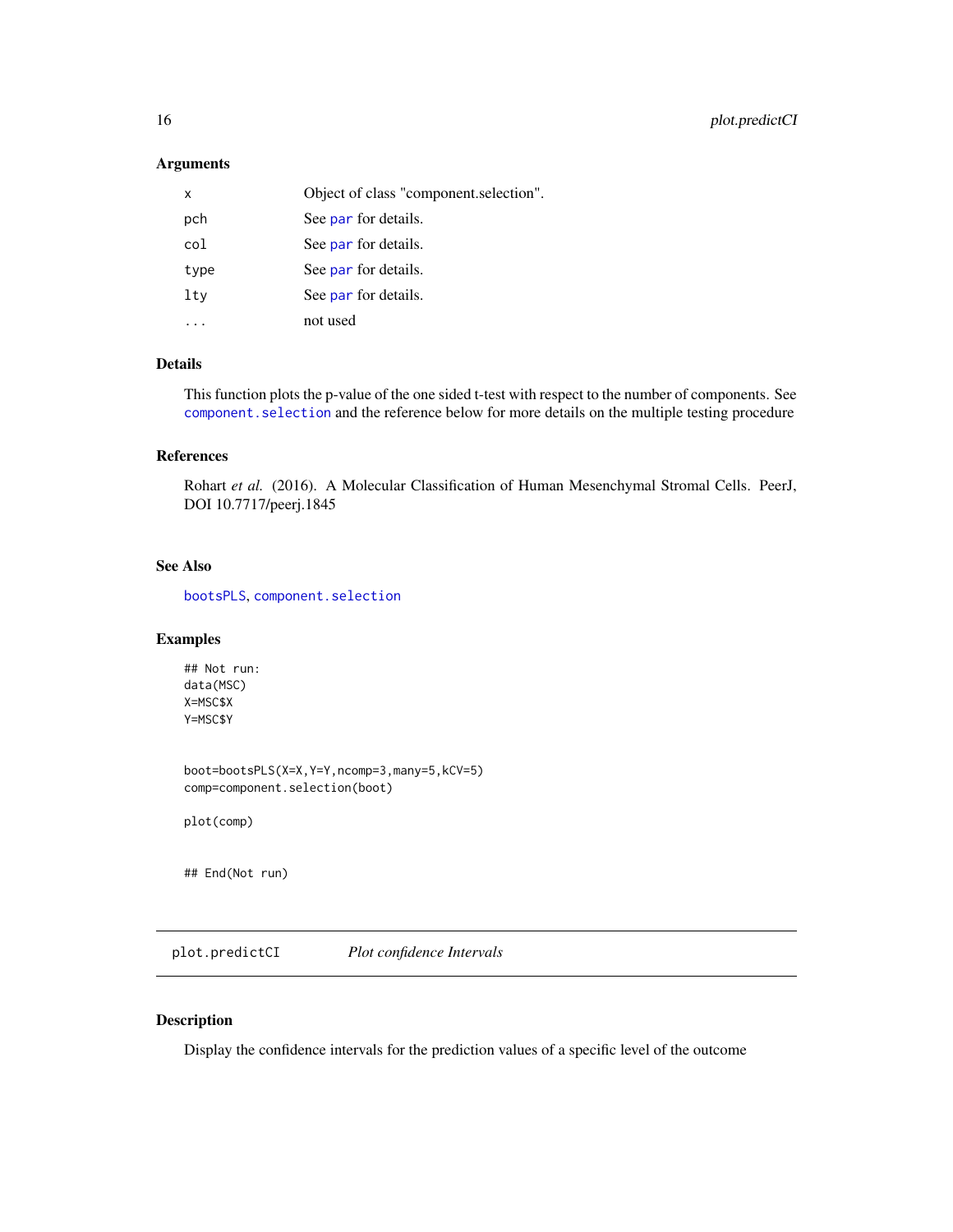#### <span id="page-16-0"></span>plot.predictCI 17

#### Usage

```
## S3 method for class 'predictCI'
plot(x,
ncomp=1, level=1, las=2, col, title, name.var = TRUE, abline=TRUE,...)
```
#### Arguments

| $\times$ | a 'predict.CI' object, as one resulting from CI. prediction, or from prediction \$out.CI.                                                                    |
|----------|--------------------------------------------------------------------------------------------------------------------------------------------------------------|
| ncomp    | Component to be plotted                                                                                                                                      |
| level    | One of the levels of the outcome to plot                                                                                                                     |
| las      | las argument for the x-axis labels                                                                                                                           |
| col      | Color for the confidence Intervals. Can be a single value or a different value for<br>each sample.                                                           |
| title    | title of the plot                                                                                                                                            |
| name.var | If TRUE, add the name of the variables on the x-axis. A vector of length the<br>number of variables can be supplied for customized names.                    |
| abline   | logical. Add two horizontal lines: 0.5 and 1/the number of levels of the outcome.<br>Note that if the outcome only has two levels, only one line is plotted. |
| $\cdots$ | not used                                                                                                                                                     |
|          |                                                                                                                                                              |

#### Details

Plot the Confidence Intervals for a specific component and a specific level. In the special case of the "max.dist" being used (in the bootsPLS function), a line at 0.5 and 1/number of levels is added to the plot with abline=TRUE. These lines highlight the predicted class of the samples. For example if the level 1 out of 2 levels is displayed: any sample above 0.5 is predicted as level 1, any samples below 0.5 is predicted as level 2, and samples with a confidence interval overlaying 0.5 are not a clear cut. Another example if the level 1 out of 3 levels is displayed: any sample above 0.5 is predicted as level 1, any samples below 1/3 is predicted as not level 1, and samples in between 1/3 and 0.5 can't be decided from this graph only (you can display other levels, or find the predicted class in your object). See example below.

In the case of another distance being used, the lines should not be added to the graph abline=FALSE.

#### See Also

#### [CI.prediction](#page-5-1), [prediction](#page-18-1)

#### Examples

```
## Not run:
data(MSC)
X=MSC$X
Y=MSC$Y
```
# with a bootsPLS object boot=bootsPLS(X=X,Y=Y,ncomp=3,many=5,kCV=5)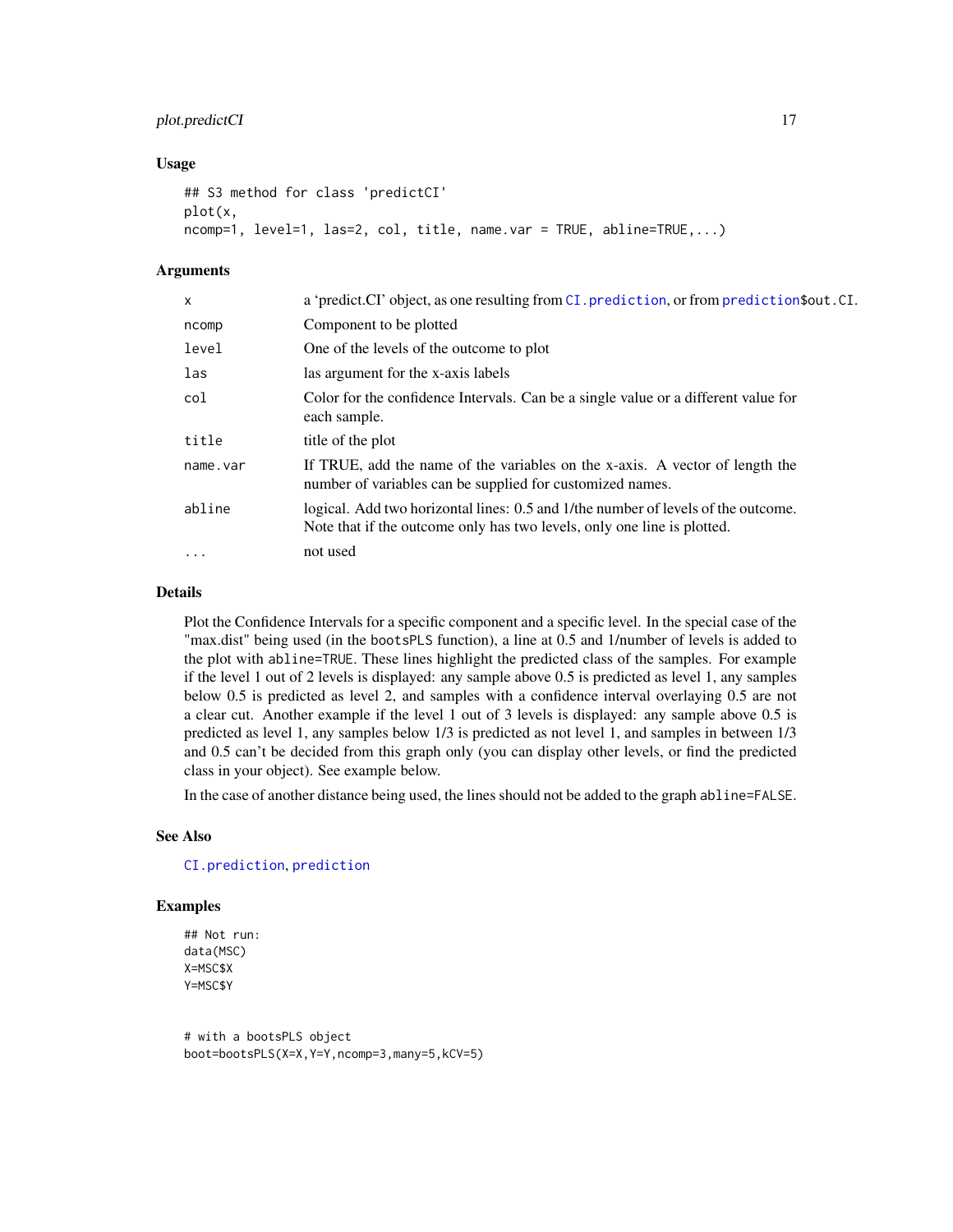```
fit=fit.model(boot,ncomp=3)
CI=CI.prediction(fit,X.test=X)
plot(CI)
pred=prediction(fit,X.test=X, CI=TRUE)
plot(pred$out.CI, ncomp=2)
# we color each confidence interval by the predicted class
plot(pred$out.CI, ncomp=2,
    col = color.mixo(factor(pred$predicted.test$"max.dist"[,2]))) #second component
# because bootsPLS was used with dist="max.dist" (by default)
# and because there are only two levels in the outcome,
# everything above the 0.5 line is predicted as MSC
par(mfrow=c(3,1))
plot(pred$out.CI, ncomp=1, level="MSC")
plot(pred$out.CI, ncomp=2, level="MSC")
plot(pred$out.CI, ncomp=3, level="MSC")
#we can do the same things for the second level (Non-MSC)
par(mfrow=c(3,1))
plot(pred$out.CI, ncomp=1, level="Non-MSC")
plot(pred$out.CI, ncomp=2, level="Non-MSC")
plot(pred$out.CI, ncomp=3, level="Non-MSC")
## End(Not run)
```
plot.variable.selection

*Plot the results of the testing procedure to determine the number of variables to select*

#### Description

Plot the results of the testing procedure to determine the number of variables to select on each component

#### Usage

```
## S3 method for class 'variable.selection'
plot(x,pch,col,type,lty,...)
```
#### Arguments

x Object of class "variable.selection".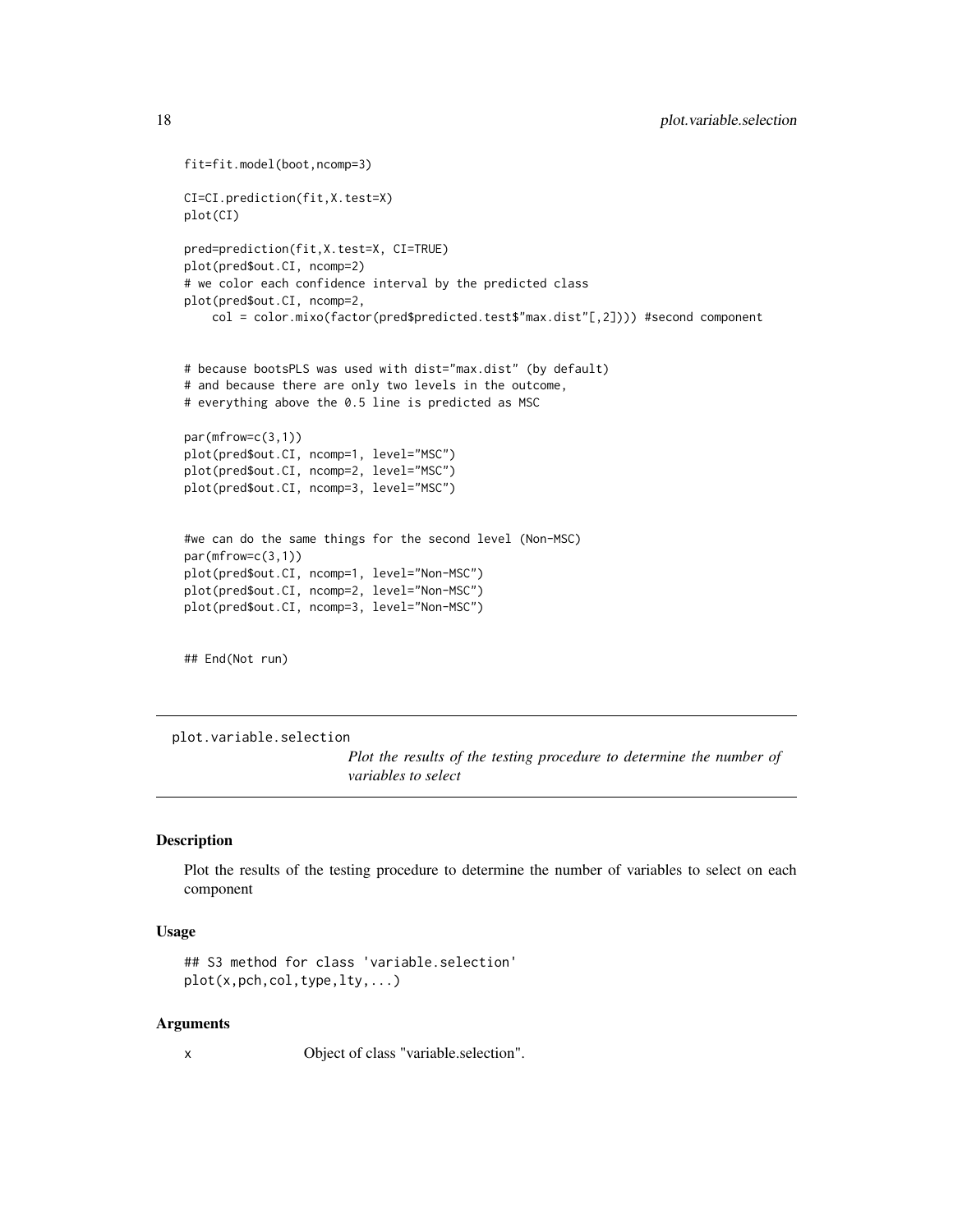#### <span id="page-18-0"></span>prediction that the contract of the contract of the contract of the contract of the contract of the contract of the contract of the contract of the contract of the contract of the contract of the contract of the contract o

| pch       | A vector of length ncomp (argument of bootsPLS). See par for details. |
|-----------|-----------------------------------------------------------------------|
| col       | A vector of length norm (argument of bootsplus). See par for details. |
| type      | A vector of length norm (argument of bootsplus). See par for details. |
| ltv       | A vector of length norm (argument of bootsPLS). See par for details.  |
| $\ddotsc$ | not used                                                              |

#### Details

This function plots the p-value of the one sided t-test with respect to the frequency of each variable. See [variable.selection](#page-23-1) and the reference below for more details on the multiple testing procedure.

#### References

Rohart et al. (2016). A Molecular Classification of Human Mesenchymal Stromal Cells. PeerJ, DOI 10.7717/peerj.1845

#### See Also

[bootsPLS](#page-3-1), [variable.selection](#page-23-1)

#### Examples

## Not run: data(MSC) X=MSC\$X Y=MSC\$Y

boot=bootsPLS(X=X,Y=Y,ncomp=3,many=5,kCV=5) out=variable.selection(boot,ncomp=2,limit=c(40,40)) plot(out)

## End(Not run)

<span id="page-18-1"></span>

| prediction |
|------------|
|------------|

#### Description

prediction

#### Usage

```
prediction (object,X,Y,signature,ncomp,X.test,CI,many,
                subsampling.matrix,ratio,level.CI,save.file)
```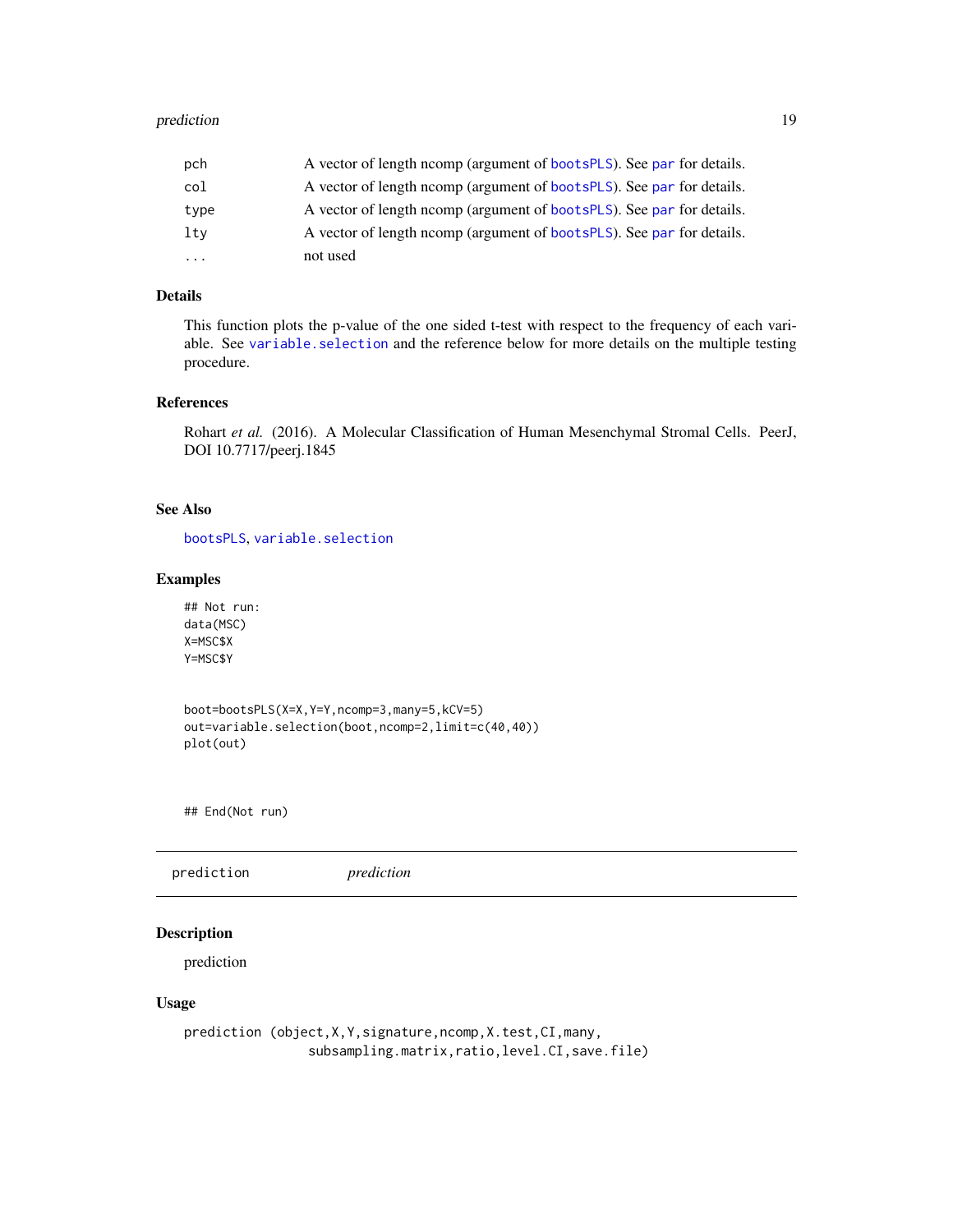# <span id="page-19-0"></span>Arguments

| object             | a 'spls.constraint' object, as one resulting from fit.model. If object is missing:<br>X, Y, signature are needed.                                                                     |  |  |
|--------------------|---------------------------------------------------------------------------------------------------------------------------------------------------------------------------------------|--|--|
| X                  | Only used if object is missing. Input matrix of dimension $n * p$ ; each row is an<br>observation vector.                                                                             |  |  |
| Υ                  | Only used if object is missing. Factor with at least q>2 levels; Response vari-<br>able of length n, indicating the sample types.                                                     |  |  |
| signature          | Only used if object is missing. A list containing which variables are to be kept<br>on each component.                                                                                |  |  |
| ncomp              | Only used if object is missing. How many component do you want to include<br>in the sPLS-DA analysis?                                                                                 |  |  |
| X.test             | Test matrix.                                                                                                                                                                          |  |  |
| CI                 | logical. If TRUE, the confidence interval are calculated.                                                                                                                             |  |  |
| many               | How many subsamplings do you want to do? Default is 100                                                                                                                               |  |  |
| subsampling.matrix |                                                                                                                                                                                       |  |  |
|                    | Optional matrix of many columns. Gives the samples to subsample as an internal<br>learning set.                                                                                       |  |  |
| ratio              | Number between 0 and 1. It is the proportion of the n samples that are put aside<br>and considered as an internal testing set. The (1-ratio)*n samples are used as a<br>training set. |  |  |
| level.CI           | A 1- level. CI% confidence interval is calculated.                                                                                                                                    |  |  |
| save.file          | Save the outputs of the functions in save. file. Rdata.                                                                                                                               |  |  |

#### Details

This function can work with a spls.constraint object or with the input data  $(X, Y,$  signature). See examples below to see the difference in use.

# Value

| CI            | A (1- level CI)% confidence interval is returned for each samples in X. test                                                                                                                                                                                                                                                                            |  |
|---------------|---------------------------------------------------------------------------------------------------------------------------------------------------------------------------------------------------------------------------------------------------------------------------------------------------------------------------------------------------------|--|
| Y.hat.test    | A four dimensional array. The two first dimensions are an estimation of the<br>dummy matrix obtained from Y (size $n *$ number of sample types). The third<br>dimension is relative to the number of components ncomp. The fourth dimension<br>concerns the number of subsamplings.                                                                     |  |
| ClassifResult | A 5-dimensional array. The two first dimensions consists in the confusion ma-<br>trix. The third dimension is relative to the number of components normp. The<br>fourth dimension concerns the number of subsamplings. The fifth and last di-<br>mension is relative to the different distances "max.dist", "centroids.dist" and<br>"mahalanobis.dist". |  |
| loadings.X    | A 3-dimensional array. Loadings vector of X, for each component and each<br>subsampling.                                                                                                                                                                                                                                                                |  |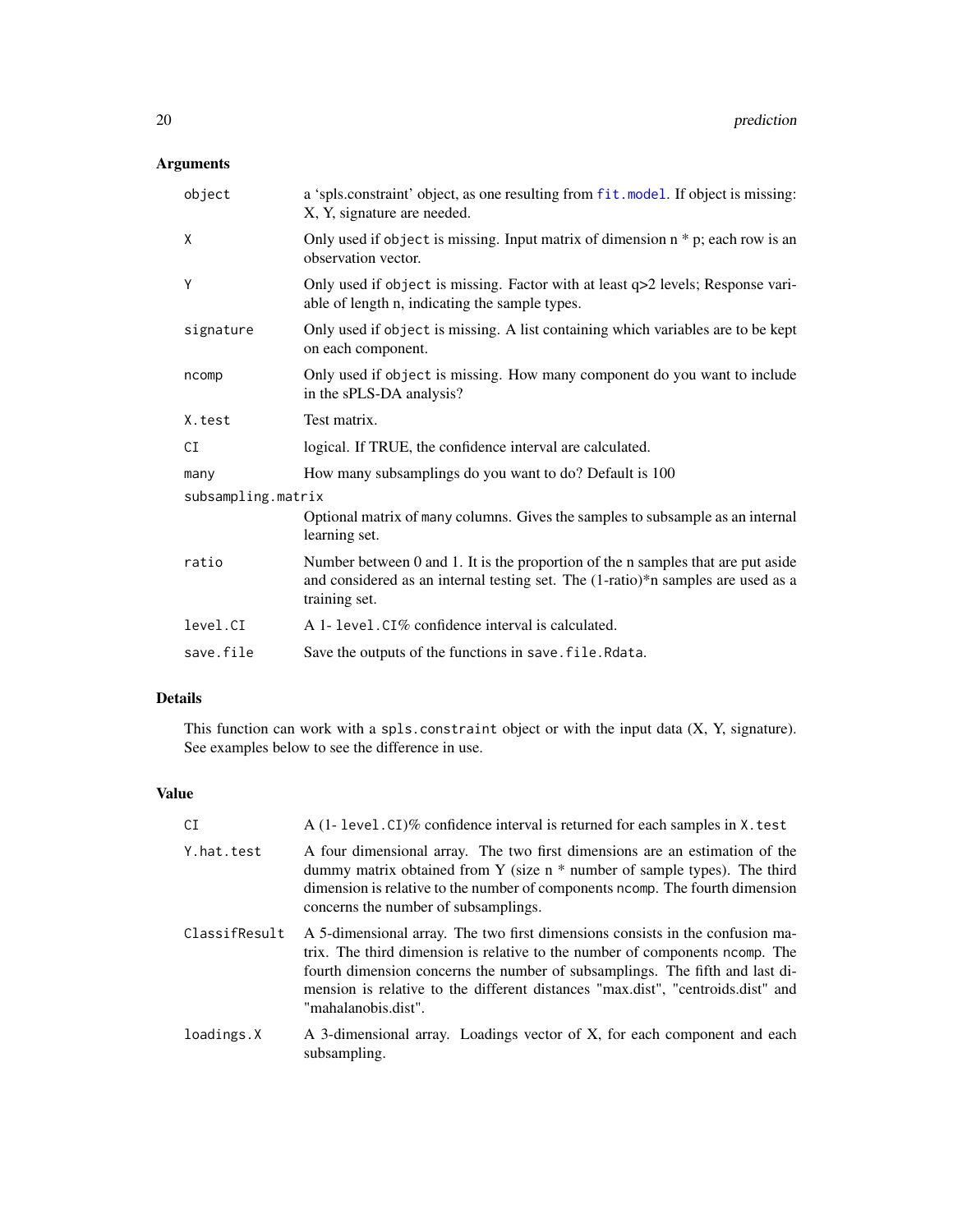#### <span id="page-20-0"></span>prediction 21

prediction.  $X$  A 4-dimensional array of size n\*many\*ncomp\*3. Gives the prediction for the chosen method of all the samples, either in the internal learning set or the internal testing set. The last dimension is relative to the different distances "max.dist", "centroids.dist" and "mahalanobis.dist".

prediction.X.test

A 4-dimensional array of size nrow(X.test)\*many\*ncomp\*3. Gives the prediction for the chosen method of all the test samples in X.test. The last dimension is relative to the different distances "max.dist", "centroids.dist" and "mahalanobis.dist".

| learning.sample |                                                                                                                                                                                   |
|-----------------|-----------------------------------------------------------------------------------------------------------------------------------------------------------------------------------|
|                 | Matrix of size n*many. Gives the samples that have been used in the internal<br>training set over the many replications. These samples have the value 1, the<br>others $0$ .      |
| coeff           | A list of means.X, sigma.X, means.Y and sigma.Y. Means and variances for the<br>variables of X and the columns of the dummy matrix obtained from Y, each row<br>is a subsampling. |
| data            | A list of the input data X, Y and of ind kept.X, which is a list containing the<br>variables kept on each component.                                                              |

#### See Also

[fit.model](#page-11-1), [CI.prediction](#page-5-1)

#### Examples

```
## Not run:
data(MSC)
X=MSC$X
Y=MSC$Y
```

```
# with a bootsPLS object
boot=bootsPLS(X=X,Y=Y,ncomp=3,many=5,kCV=5)
fit=fit.model(boot,ncomp=3)
```
# with a spls.constraint object and without CI pred=prediction(fit,X.test=X)

```
lapply(pred$predicted.test,head)
```

```
# with a spls.constraint object and with CI
pred.CI=prediction(fit,X.test=X,CI=TRUE)
lapply(pred.CI$out.CI$CI$'comp.1',head)
lapply(pred.CI$out.CI$CI$'comp.2',head)
lapply(pred.CI$out.CI$CI$'comp.3',head)
```

```
# without a spls.constraint object. X,Y and signature are needed
# the results should be similar
#(not the same because of the random subsamplings,
# exactly the same if subsampling.matrix is an input)
```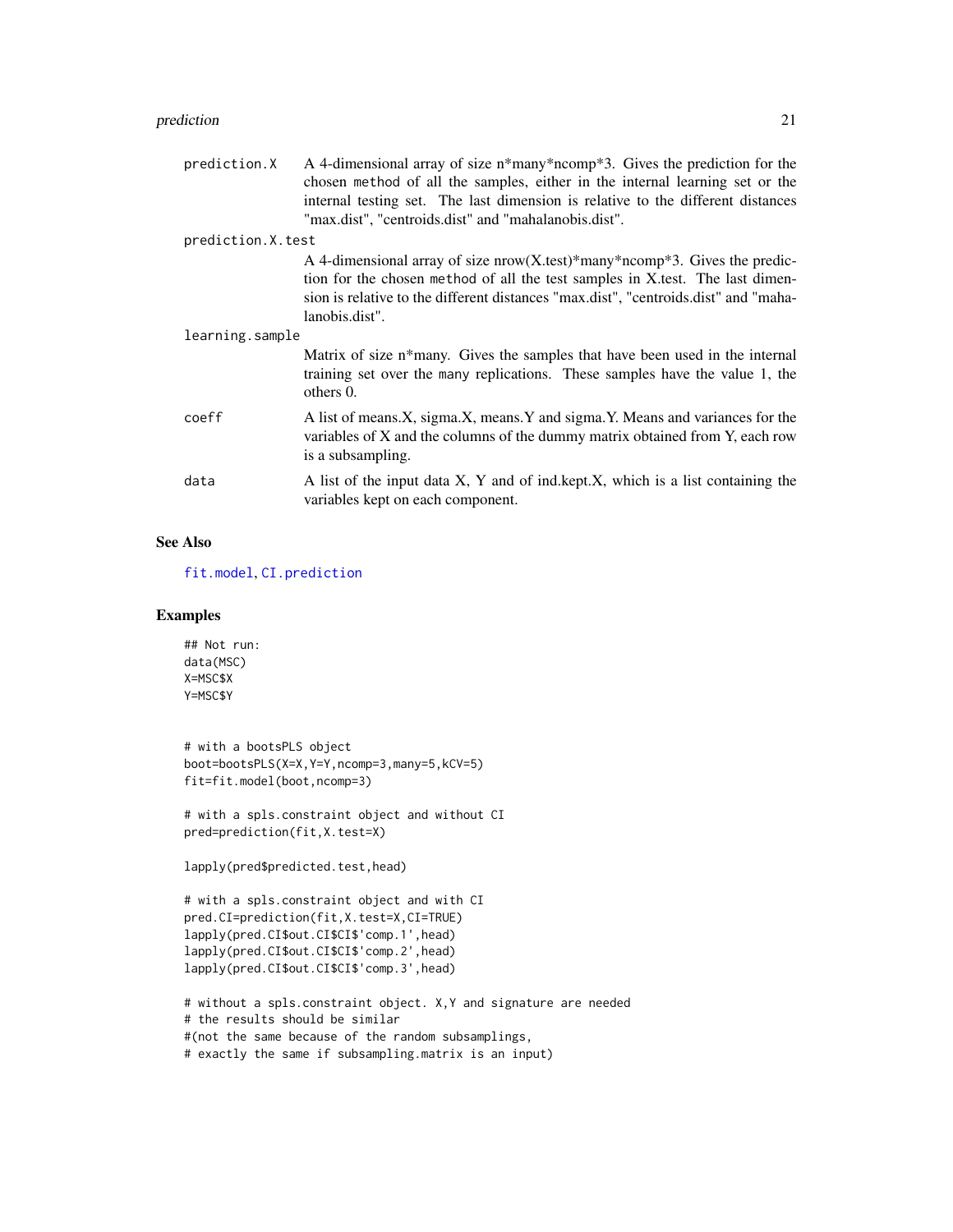```
signature=fit$data$signature
pred=prediction(X=X,Y=Y,signature=signature,X.test=X)
pred2=prediction(X=X,Y=Y,signature=signature,X.test=X,CI=TRUE)
lapply(pred2$out.CI$CI$'comp.1',head)
lapply(pred2$out.CI$CI$'comp.2',head)
lapply(pred2$out.CI$CI$'comp.3',head)
```
## End(Not run)

<span id="page-21-1"></span>spls.hybrid *spls.hybrid, midway between PLS and sPLS*

#### Description

Performs a constraint sPLS on the first PLS-components and a sPLS on the last components

### Usage

```
spls.hybrid(X,
            Y,
            ncomp = 2,
            mode = c("regression", "canonical", "invariant", "classic"),
            max.iter = 500,tol = 1e-06,keepX.constraint,
            keepY.constraint,
            keepX,
            keepY,
            near.zero.var = FALSE)
```
#### Arguments

| $\times$         | numeric matrix of predictors. NAs are allowed.                                                                               |
|------------------|------------------------------------------------------------------------------------------------------------------------------|
| Y                | numeric vector or matrix of responses (for multi-response models). NAs are<br>allowed.                                       |
| ncomp            | the number of components to include in the model (see Details). Default is 2.                                                |
| mode             | character string. What type of algorithm to use, one of "regression", "canonical",<br>"invariant" or "classic". See Details. |
| max.iter         | integer, the maximum number of iterations.                                                                                   |
| tol              | a positive real, the tolerance used in the iterative algorithm.                                                              |
| keepX.constraint |                                                                                                                              |
|                  | A list containing which variables of X are to be kept on each of the first PLS-<br>components.                               |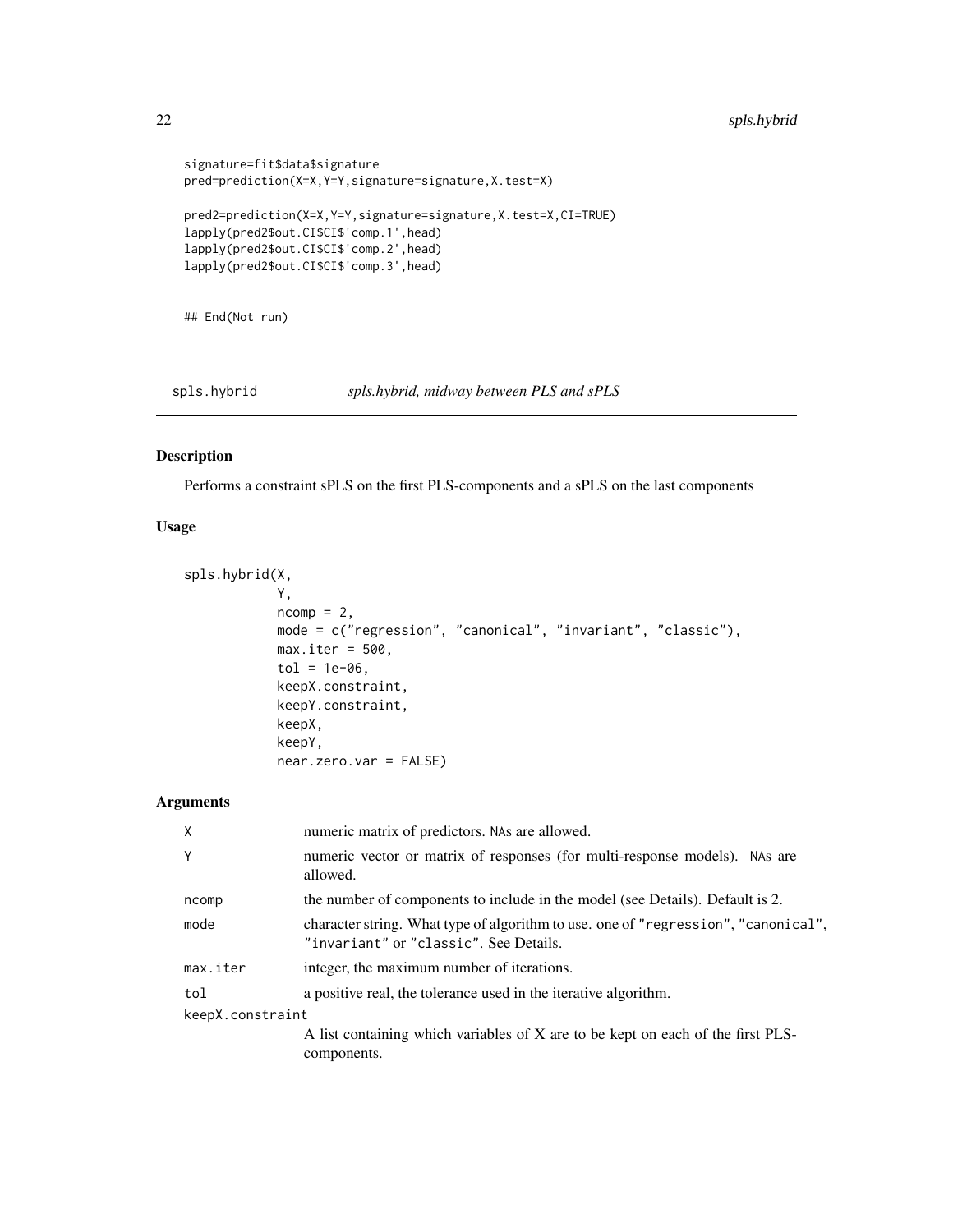#### <span id="page-22-0"></span>spls.hybrid 23

| keepY.constraint |                                                                                                                                                                                                                 |
|------------------|-----------------------------------------------------------------------------------------------------------------------------------------------------------------------------------------------------------------|
|                  | A list containing which variables of Y are to be kept on each of the first PLS-<br>components.                                                                                                                  |
| keepX            | number of $X$ variables kept in the model on the last components.                                                                                                                                               |
| keepY            | number of $Y$ variables kept in the model on the last components.                                                                                                                                               |
| near.zero.var    | boolean, see the internal near ZeroVar function (should be set to TRUE in par-<br>ticular for data with many zero values). Setting this argument to FALSE (when<br>appropriate) will speed up the computations. |

#### Details

The spls.hybrid function allows you to compute a constraint spls on the first components and a spls on the last components. Note that the only condition on keepX.constraint and keepX is that the sum of both length is ncomp; likewise for the ones relative to Y.

## Value

A 'spls.hybrid' object is returned. The object is a list that contains the following components:

| χ                | the centered and standardized original predictor matrix.                                                                 |  |
|------------------|--------------------------------------------------------------------------------------------------------------------------|--|
| Υ                | the centered and standardized original response vector or matrix.                                                        |  |
| ncomp            | the number of components included in the model.                                                                          |  |
| mode             | the algorithm used to fit the model.                                                                                     |  |
| keepX.constraint |                                                                                                                          |  |
|                  | A list of length norm containing which variables of X are to be kept on each<br>component.                               |  |
| keepY.constraint |                                                                                                                          |  |
|                  | A list of length norm containing which variables of Y are to be kept on each<br>component.                               |  |
| mat.c            | matrix of coefficients to be used internally by predict.                                                                 |  |
| variates         | list containing the variates.                                                                                            |  |
| loadings         | list containing the estimated loadings for the $X$ and $Y$ variates.                                                     |  |
| names            | list containing the names to be used for individuals and variables.                                                      |  |
| nzv              | list containing the zero- or near-zero predictors information, for X and Y.                                              |  |
| coeff            | A list of means.X, sigma.X, means.Y and sigma.Y. Means and variances for the<br>variables of X and the columns of Y.mat. |  |

# References

Rohart et al. (2016). A Molecular Classification of Human Mesenchymal Stromal Cells. PeerJ, DOI 10.7717/peerj.1845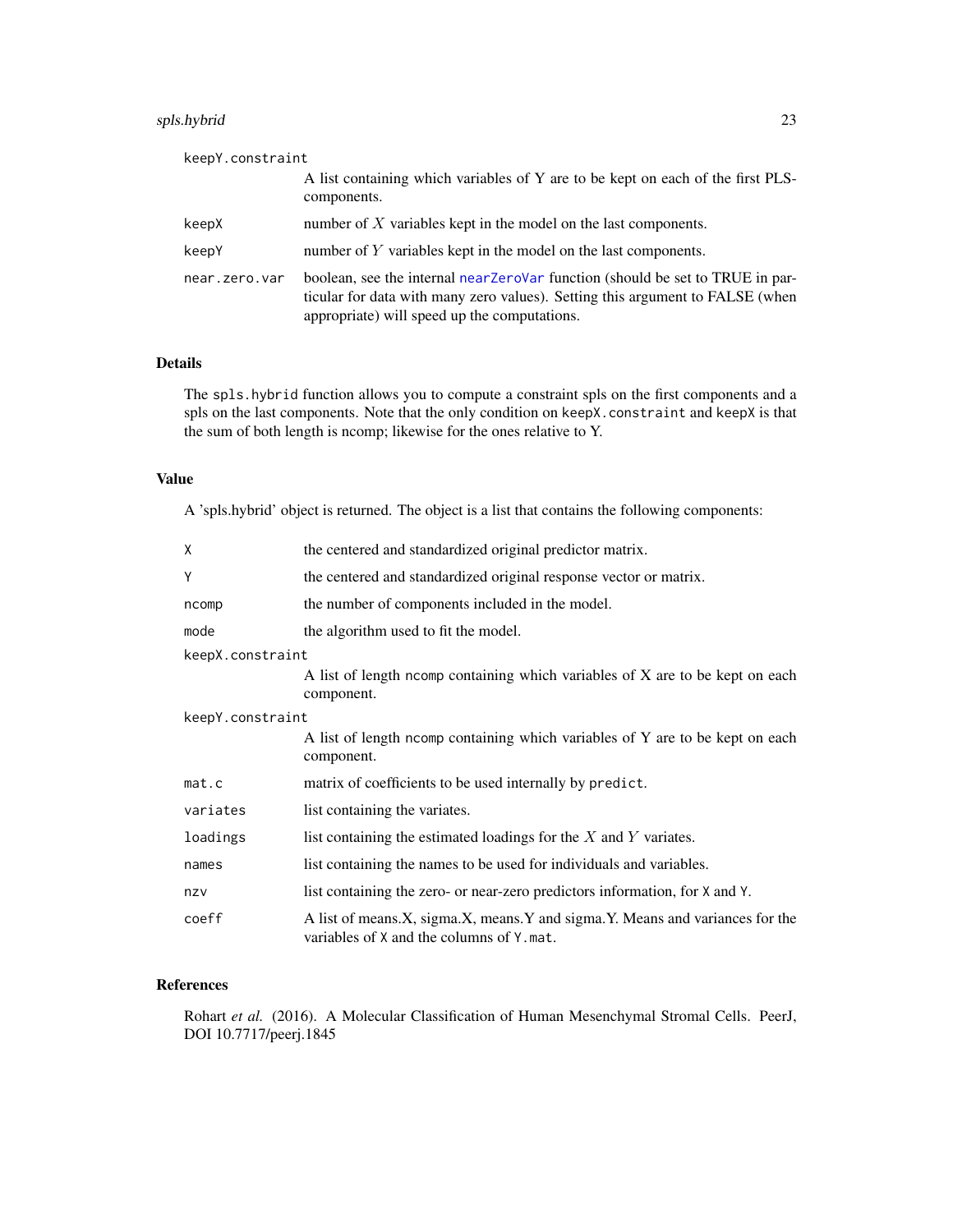#### Examples

```
## Not run:
data(MSC)
X=MSC$X
Y=MSC$Y
Y.mat=unmap(Y)
n=nrow(X)
p=ncol(X)
keepX.constraint=list(sample(1:p,7),sample(1:p,15))
fit=spls.hybrid(X,Y=Y.mat,ncomp=4,keepX.constraint=keepX.constraint,keepX=c(5,10))
plotIndiv(fit,ind.names=FALSE)
## End(Not run)
```
<span id="page-23-1"></span>variable.selection *Tune the number of variables on each component*

#### Description

Performs a testing procedure to choose the number of variable on each component

#### Usage

```
variable.selection(object,ncomp,alpha,limit,showProgress=TRUE)
```
#### Arguments

| object       | a 'bootsPLS' object', as obtained from bootsPLS                |
|--------------|----------------------------------------------------------------|
| ncomp        | How many component?                                            |
| alpha        | Level of the test                                              |
| limit        | Vector of maximal number of genes to include on each component |
| showProgress | Logical. If TRUE, shows the progress of the algorithm.         |

#### Details

The testing procedure ranks the variables by decreasing frequency in object\$frequency, for each component. Random subsamplings are constructed, a spls.hybrid is fitted on the internal learning set and a prediction is made on the internal test set. The testing procedure evaluates the gain in classification accuracy over the random subsamplings when a new variable is added from a decreasing frequency. This is done by on-sided t-test of level alpha. See the reference below for more details on the multiple testing procedure.

<span id="page-23-0"></span>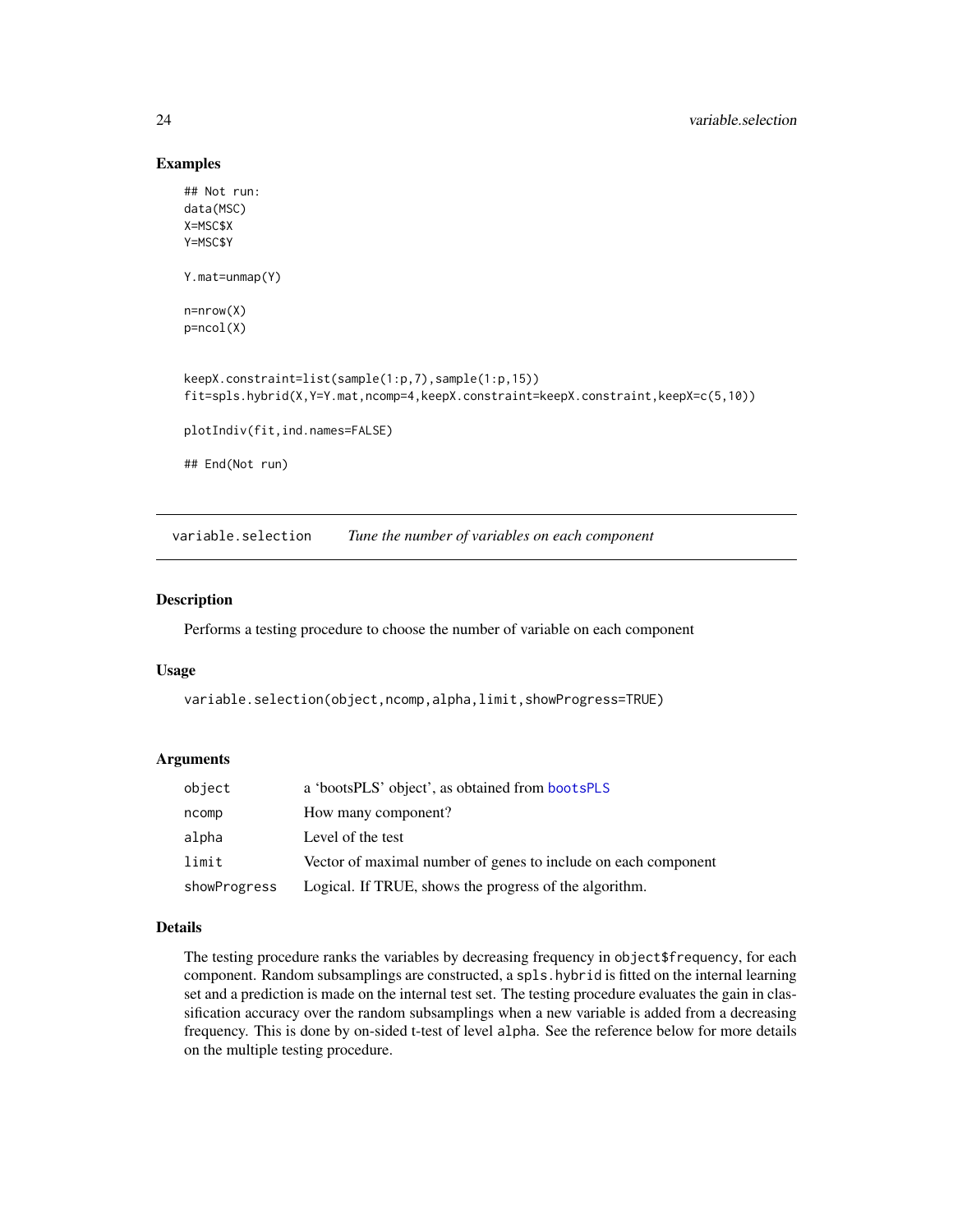#### <span id="page-24-0"></span>variable.selection 25

# Value

A 'variable.selection' object is returned for which plot is available.

| pval      | pvalue obtained from the testing procedure.      |
|-----------|--------------------------------------------------|
| opt       | Number of components chosen by the procedure     |
| signature | Variables chosen on each of the ncomp components |
| object    | input 'bootsPLS' object                          |
| alpha     | input level of the test                          |

# References

Rohart *et al.* (2016). A Molecular Classification of Human Mesenchymal Stromal Cells. PeerJ, DOI 10.7717/peerj.1845

# See Also

[spls.hybrid](#page-21-1), [plot](#page-0-0), [fit.model](#page-11-1), [prediction](#page-18-1)

#### Examples

## Not run: data(MSC) X=MSC\$X Y=MSC\$Y dim(X) table(Y)

boot=bootsPLS(X=X,Y=Y,ncomp=3,many=5,kCV=5) out=variable.selection(boot,ncomp=2)

out2=variable.selection(boot,ncomp=2,limit=c(40,40))

## End(Not run)